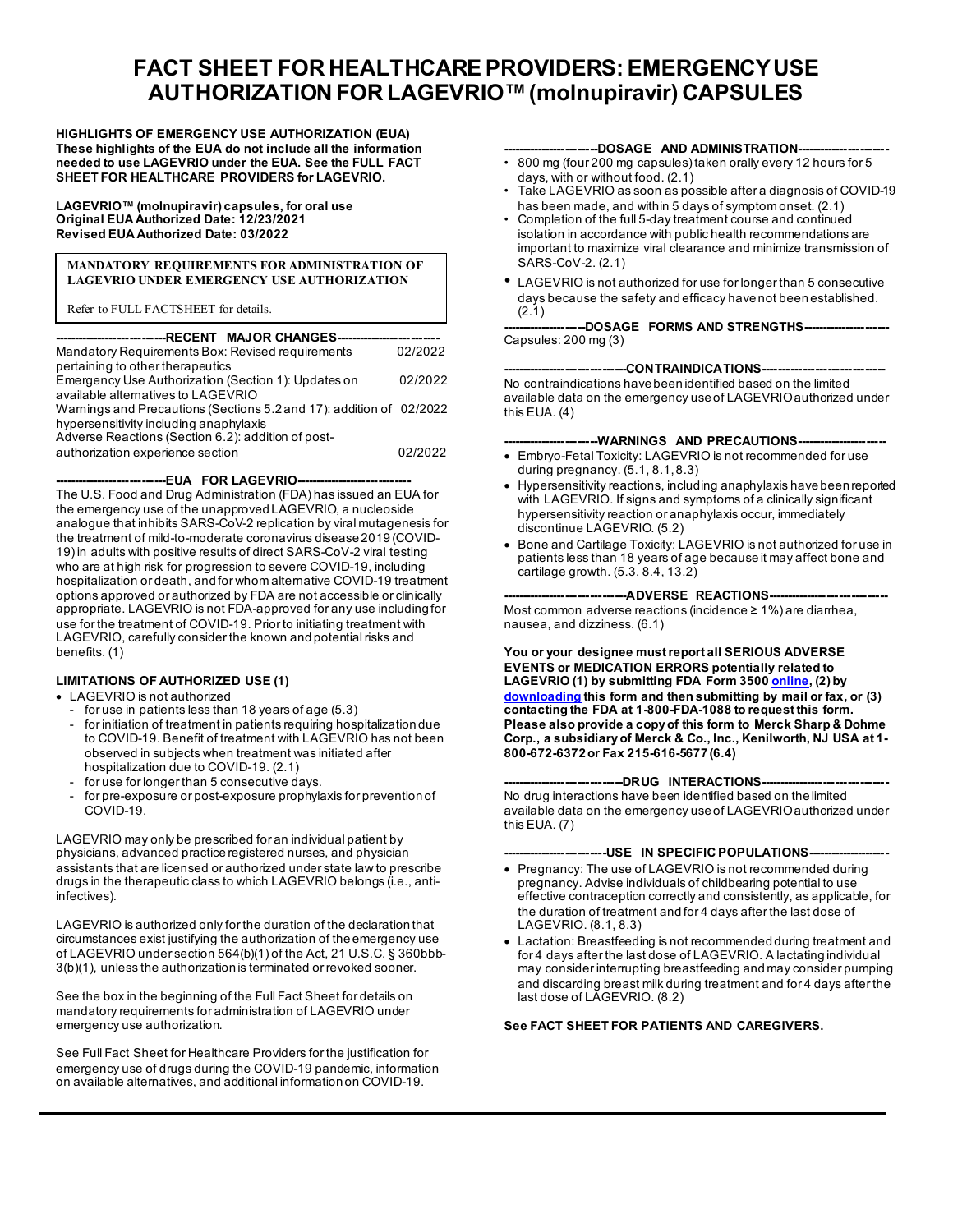# **TABLE OF CONTENTS\***

### **MANDATORY REQUIREMENTS FOR ADMINISTRATION OF LAGEVRIO UNDER EMERGENCY USE AUTHORIZATION**

# **1 EMERGENCY USE AUTHORIZATION**

# **2 DOSAGE AND ADMINISTRATION**

2.1 Dosage for Emergency Use of LAGEVRIO in Adult Patients 2.2 Dosage Adjustments in Specific Populations

# **3 DOSAGE FORMS AND STRENGTHS**

# **4 CONTRAINDICATIONS**

# **5 WARNINGS AND PRECAUTIONS**

- 5.1 Embryo-Fetal Toxicity
- 5.2 Hypersensitivity Including Anaphylaxis
- 5.3 Bone and Cartilage Toxicity

# **6 ADVERSE REACTIONS**

- 6.1 Adverse Reactions from Clinical Studies
- 6.2 Post-Authorization Experience
- 6.4 Required Reporting for Serious Adverse Events and Medication Errors
- 6.5 Other Reporting Requirements

# **7 DRUG INTERACTIONS**

**8 USE IN SPECIFIC POPULATIONS**

- 8.1 Pregnancy
- 8.2 Lactation
- 8.3 Females and Males of Reproductive **Potential**
- 8.4 Pediatric Use
- 8.5 Geriatric Use
- 8.6 Renal Impairment
- 8.7 Hepatic Impairment
- **10 OVERDOSAGE**
- **11 DESCRIPTION**

# **12 CLINICAL PHARMACOLOGY**

- 12.1 Mechanism of Action
- 12.2 Pharmacodynamics
- 12.3 Pharmacokinetics
- 12.4 Microbiology

# **13 NONCLINICAL TOXICOLOGY**

- 13.1 Carcinogenesis, Mutagenesis, Impairment of Fertility
- 13.2 Animal Toxicology and/or Pharmacology
- **14 CLINICAL STUDIES**
- **16 HOW SUPPLIED/STORAGE AND HANDLING**
- **17 PATIENT COUNSELING INFORMATION**

# **18 MANUFACTURER INFORMATION**

\* Sections or subsections omitted from the EUA are not listed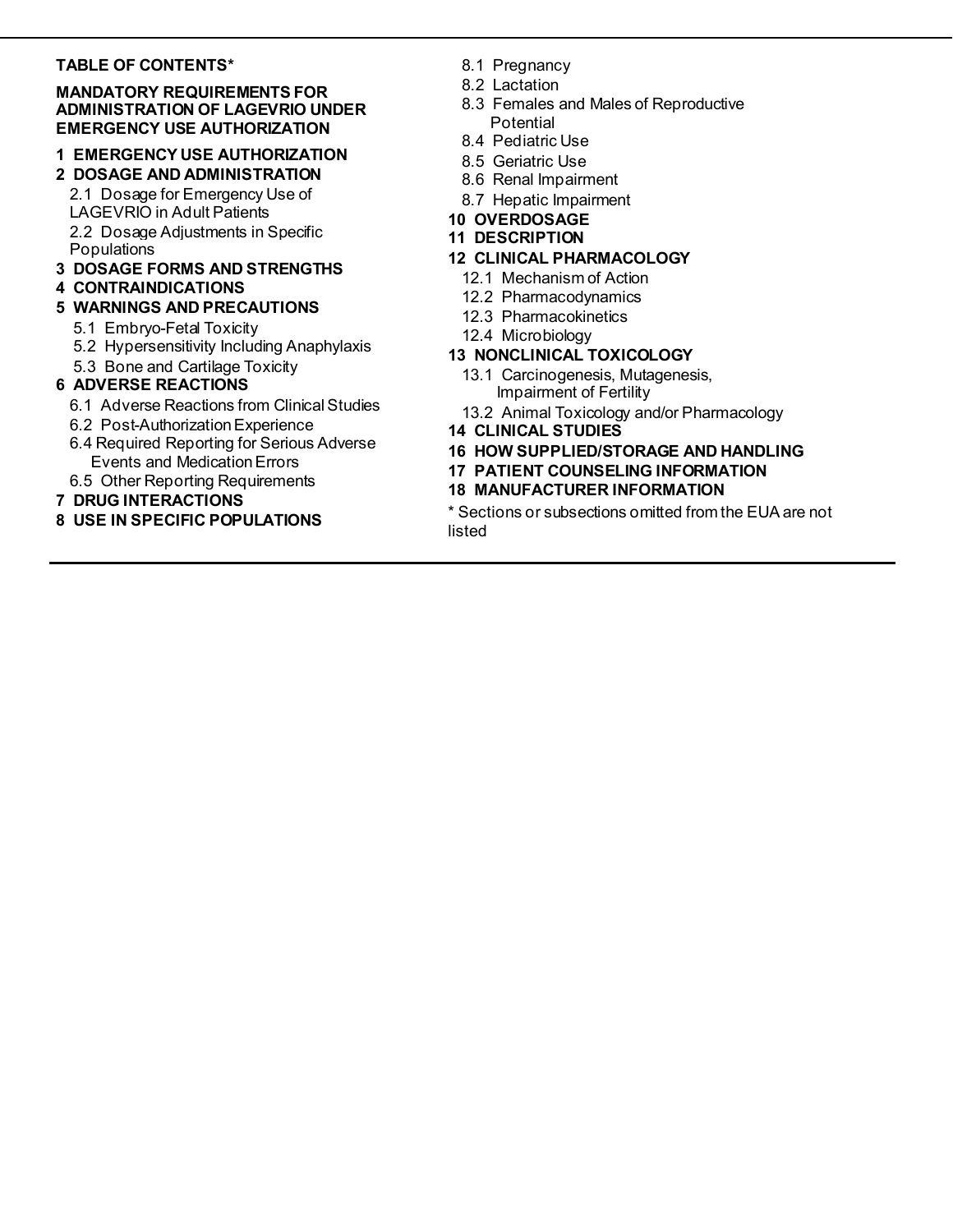# **FULL FACT SHEET FOR HEALTHCARE PROVIDERS**

# **MANDATORY REQUIREMENTS FOR ADMINISTRATION OF LAGEVRIO UNDER EMERGENCY USE AUTHORIZATION**

In order to mitigate the risks of using this unapproved product under the EUA and to optimize the potential benefit of LAGEVRIO, the following steps are required. Use of LAGEVRIO under this EUA is limited to the following (all requirements must be met):

- 1. Treatment of mild-to-moderate COVID-19 in adults with a positive result of direct severe acute respiratory syndrome coronavirus 2 (SARS-CoV-2) viral testing, who are at high risk for progression to severe COVID-19, including hospitalization or death and for whom alternative COVID-19 treatment options approved or authorized by FDA are not accessible or clinically appropriate *[see Limitations of Authorized Use (1)]*.
- 2. As the prescribing healthcare provider, review the information contained within the "Fact Sheet for Patients and Caregivers" with your patient or caregiver prior to the patient receiving LAGEVRIO. Healthcare providers must provide the patient/caregiver with an electronic or hard copy of the "Fact Sheet for Patients and Caregivers" prior to the patient receiving LAGEVRIO and must document that the patient/caregiver has been given an electronic or hard copy of the "Fact Sheet for Patients and Caregivers".
- 3. The prescribing healthcare providers must inform the patient/caregiver that:
	- i. LAGEVRIO is an unapproved drug that is authorized for use under this Emergency Use Authorization.
	- ii. Other therapeutics are currently approved or authorized for the same use as LAGEVRIO. *[*see *Emergency Use Authorization (1) - Information Regarding Available Alternatives for the EUA Authorized Use].*
	- iii. There are benefits and risks of taking LAGEVRIO as outlined in the "Fact Sheet for Patients and Caregivers."
	- iv. Merck Sharp & Dohme has established a pregnancy surveillance program.
	- v. Females of childbearing potential should use a reliable method of contraception correctly and consistently, as applicable, for the duration of treatment and for 4 days after the last dose of LAGEVRIO.
	- vi. Males of reproductive potential who are sexually active with females of childbearing potential should use a reliable method of contraception correctly and consistently during treatment and for at least 3 months after the last dose.

4. The prescribing healthcare provider must assess whether a female of childbearing potential is pregnant or not, if clinically indicated *[see Warnings and Precautions (5.1) and Use in Specific Populations (8.3)].*

5. Based on findings from animal reproduction studies, LAGEVRIO may cause fetal harm when administered to pregnant individuals. If LAGEVRIO is used during pregnancy, prescribing healthcare providers must communicate to the patient the known and potential benefits and the potential risks of LAGEVRIO use during pregnancy, as outlined in the "Fact Sheet for Patients and Caregivers" *[see Warnings and Precautions (5.1, 5.3), Use in Specific Populations (8.1, 8.3) and Nonclinical Toxicology (13.1)].*

6. If the decision is made to use LAGEVRIO during pregnancy, the prescriber must document that the known and potential benefits and the potential risks of LAGEVRIO use during pregnancy, as outlined in the "Fact Sheet for Patients and Caregivers," were discussed with the patient.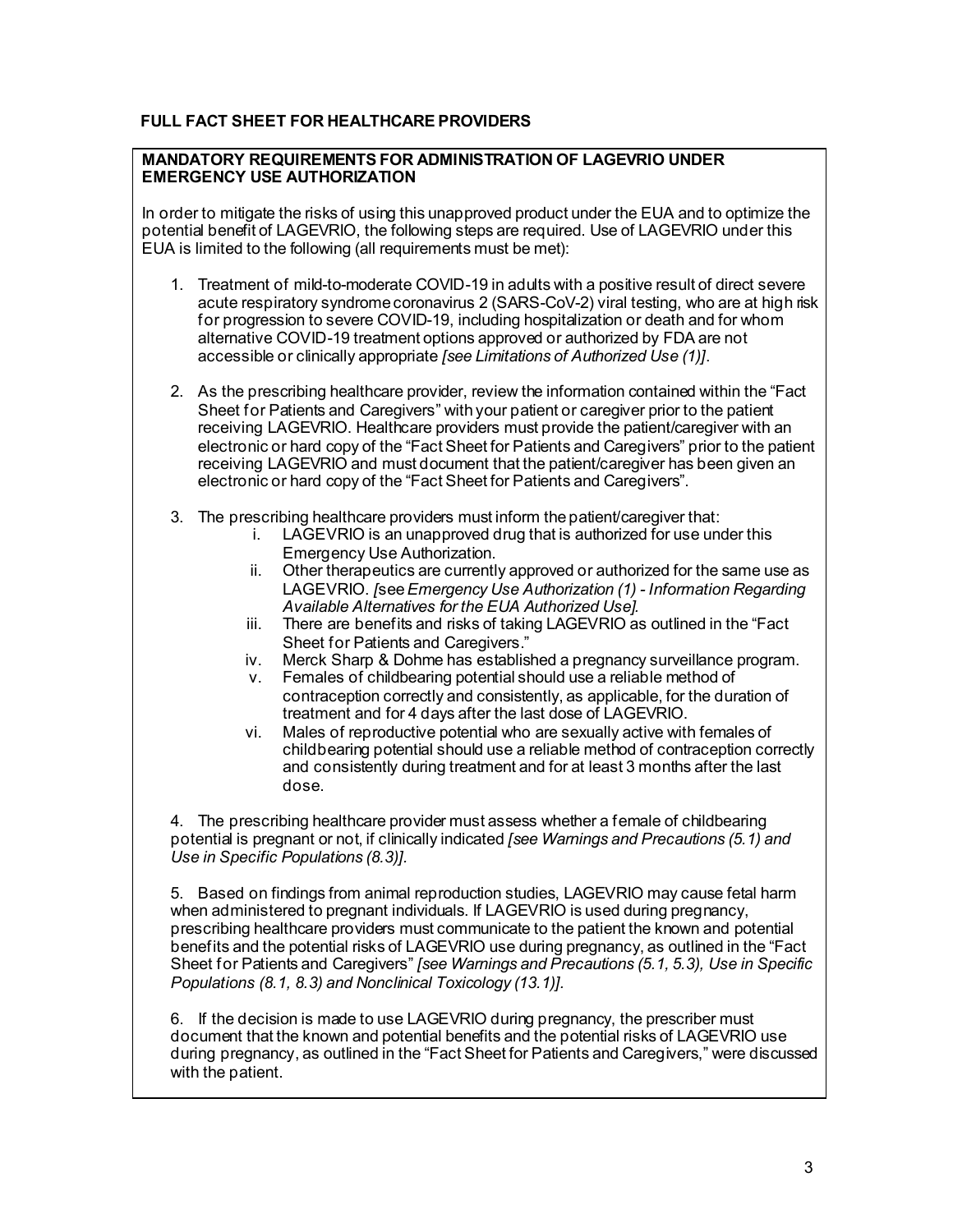- 7. The prescribing healthcare provider must document that a pregnant individual was made aware of Merck Sharp & Dohme's pregnancy surveillance program at 1-877-888-4231 or pregnancyreporting.msd.com.
	- a. If the pregnant individual agrees to participate in the pregnancy surveillance program and allows the prescribing healthcare provider to disclose patient specific information to Merck Sharp & Dohme, the prescribing healthcare provider must provide the patient's name and contact information to Merck Sharp & Dohme.

8. The prescribing healthcare provider and/or the provider's designee is/are responsible for mandatory reporting of all medication errors and serious adverse events potentially related to LAGEVRIO within 7 calendar days from the healthcare provider's awareness of the event *[see Adverse Reactions (6.4)].*

For information on clinical studies of LAGEVRIO and other therapies for the treatment of COVID-19, se[e www.clinicaltrials.gov](http://www.clinicaltrials.gov/) .

# **1 EMERGENCY USE AUTHORIZATION**

The U.S. Food and Drug Administration (FDA) has issued an Emergency Use Authorization (EUA) to permit the emergency use of the unapproved product LAGEVRIO™ for treatment of mild-to-moderate COVID-19 in adults:

- with positive results of direct SARS-CoV-2 viral testing, and
- who are at high risk for progression to severe COVID-19, including hospitalization or death. Refer to CDC website<sup>[1](#page-3-0)</sup> for additional details, and for
- whom alternative COVID-19 treatment options approved or authorized by FDA are not accessible or clinically appropriate.

# **LIMITATIONS OF AUTHORIZED USE**

- LAGEVRIO is not authorized for use in patients who are less than 18 years of age *[see Warnings and Precautions (5.3)]*.
- LAGEVRIO is not authorized for initiation of treatment in patients hospitalized due to COVID-19 $2$ . Benefit of treatment with LAGEVRIO has not been observed in subjects when treatment was initiated after hospitalization due to COVID-19 *[see Dosing and Administration (2.1)]*.
- LAGEVRIO is not authorized for use for longer than 5 consecutive days.
- LAGEVRIO is not authorized for pre-exposure or post-exposure prophylaxis for prevention of COVID-19.

LAGEVRIO may only be prescribed for an individual patient by physicians, advanced practice registered nurses, and physician assistants that are licensed or authorized under state law to prescribe drugs in the therapeutic class to which LAGEVRIO belongs (i.e., anti-infectives).

LAGEVRIO is not approved for any use, including for use for the treatment of COVID-19.

Prior to initiating treatment with LAGEVRIO, carefully consider the known and potential risks and benefits *[see Warnings and Precautions (5.1, 5.3), Use in Specific Populations (8.1, 8.3) and Nonclinical Toxicology (13.1)].*

<sup>1</sup> [https://www.cdc.gov/coronavirus/2019-ncov/need-extra-precautions/people-with-medical-](https://www.cdc.gov/coronavirus/2019-ncov/need-extra-precautions/people-with-medical-conditions.html)

<span id="page-3-0"></span>[conditions.html](https://www.cdc.gov/coronavirus/2019-ncov/need-extra-precautions/people-with-medical-conditions.html). Healthcare providers should consider the benefit-risk for an individual patient.

<span id="page-3-1"></span> $2$  Should a patient require nospitalization after starting treatment with LAGEVRIO, the patient may complete the full 5 day treatment course per the healthcare provider's discretion.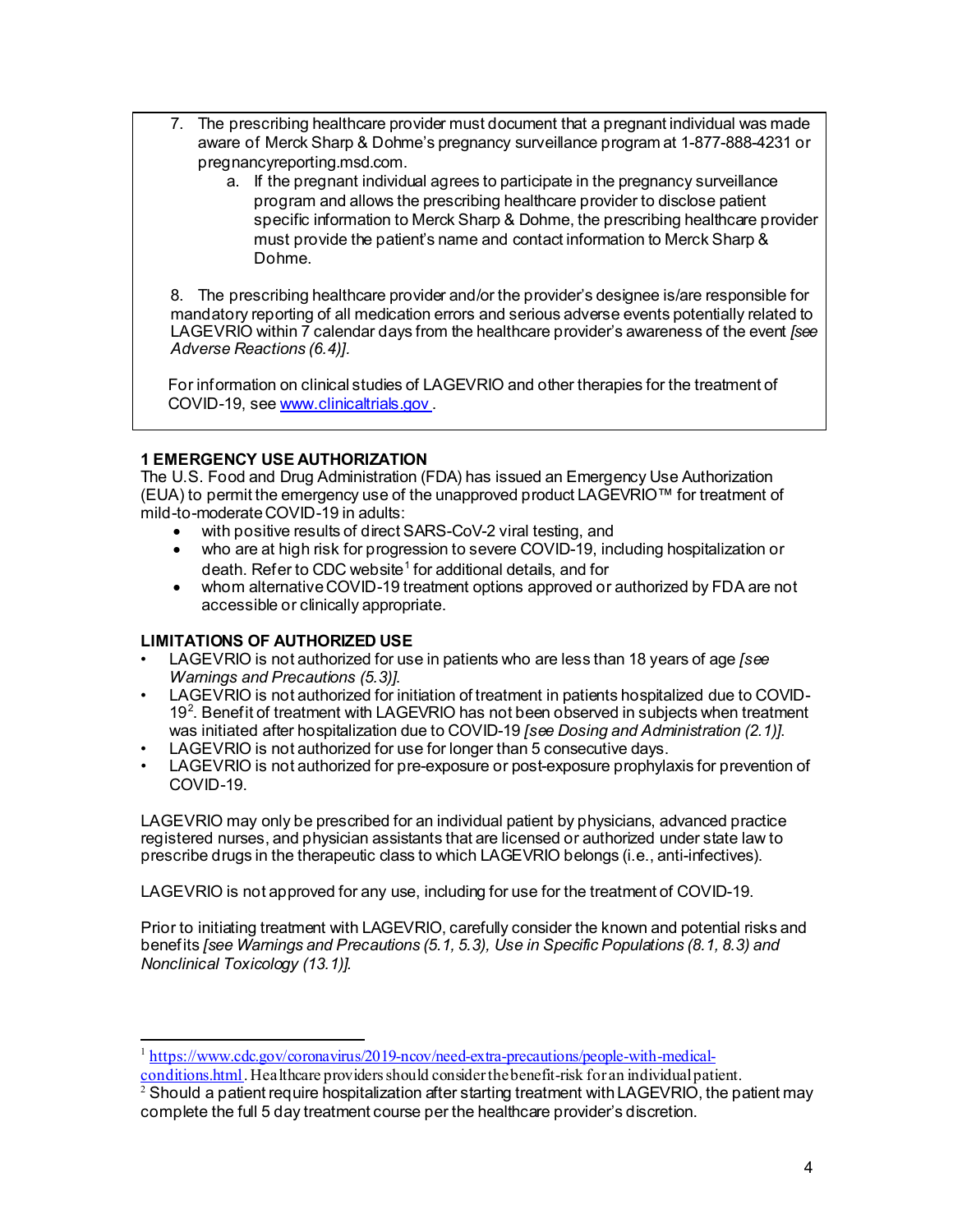LAGEVRIO is authorized only for the duration of the declaration that circumstances exist justifying the authorization of the emergency use of LAGEVRIO under section 564(b)(1) of the Act, 21 U.S.C. § 360bbb-3(b)(1), unless the authorization is terminated or revoked sooner.

Justification for Emergency Use of Drugs During the COVID-19 Pandemic There is currently an outbreak of Coronavirus Disease 2019 (COVID-19) caused by SARS-CoV-2, a novel coronavirus. The Secretary of HHS has declared that:

- A public health emergency related to COVID-19 has existed since January 27, 2020.
- Circumstances exist justifying the authorization of emergency use of drugs and biological products during the COVID-19 pandemic (March 27, 2020 declaration).

An EUA is a FDA authorization for the emergency use of an unapproved product or unapproved use of an approved product (i.e., drug, biological product, or device) in the United States under certain circumstances including, but not limited to, when the Secretary of HHS declares that there is a public health emergency that affects the national security or the health and security of United States citizens living abroad, and that involves biological agent(s) or a disease or condition that may be attributable to such agent(s). Criteria for issuing an EUA include:

- The biological agent(s) can cause a serious or life-threatening disease or condition;<br>• Based on the totality of the available scientific evidence (including data from adequa
- Based on the totality of the available scientific evidence (including data from adequate and well-controlled clinical trials, if available), it is reasonable to believe that
	- the product may be effective in diagnosing, treating, or preventing the serious or lifethreatening disease or condition; and
	- the known and potential benefits of the product when used to diagnose, prevent, or treat such disease or condition - outweigh the known and potential risks of the product, taking into consideration the material threat posed by the biological agent(s);
- There is no adequate, approved, and available alternative to the product for diagnosing, preventing, or treating the serious or life-threatening disease or condition.

# APPROVED AVAILABLE ALTERNATIVES

Veklury (remdesivir) is FDA-approved for the treatment of COVID-19 in adults and pediatric patients (12 years of age and older weighing at least 40 kg) with positive results of direct SARS-CoV-2 viral testing, who are not hospitalized and have mild-to-moderate COVID-19, and who are at high risk for progression to severe COVID-19, including hospitalization or death. Veklury is administered via intravenous infusion for a total treatment duration of 3 days.

Although Veklury is an approved alternative treatment of mild-to-moderate COVID-19 in adults with positive results of direct SARS-CoV-2 viral testing, and who are at high risk for progression to severe COVID-19, including hospitalization or death, FDA does not consider Veklury to be an adequate alternative to LAGEVRIO for this authorized use because it may not be feasible or practical for certain patients (e.g., it requires an intravenous infusion daily for three days).

Other therapeutics are currently authorized for the same use as LAGEVRIO. For additional information on all products authorized for treatment or prevention of COVID-19, please see [https://www.fda.gov/emergency-preparedness-and-response/mcm-legal-regulatory-and-policy](https://www.fda.gov/emergency-preparedness-and-response/mcm-legal-regulatory-and-policy-framework/emergency-use-authorization)[framework/emergency-use-authorization](https://www.fda.gov/emergency-preparedness-and-response/mcm-legal-regulatory-and-policy-framework/emergency-use-authorization) .

For information on clinical studies of LAGEVRIO and other therapies for the treatment of COVID-19, see www.clinicaltrials.gov.

# **2 DOSAGE AND ADMINISTRATION**

**2.1 Dosage for Emergency Use of LAGEVRIOin Adult Patients**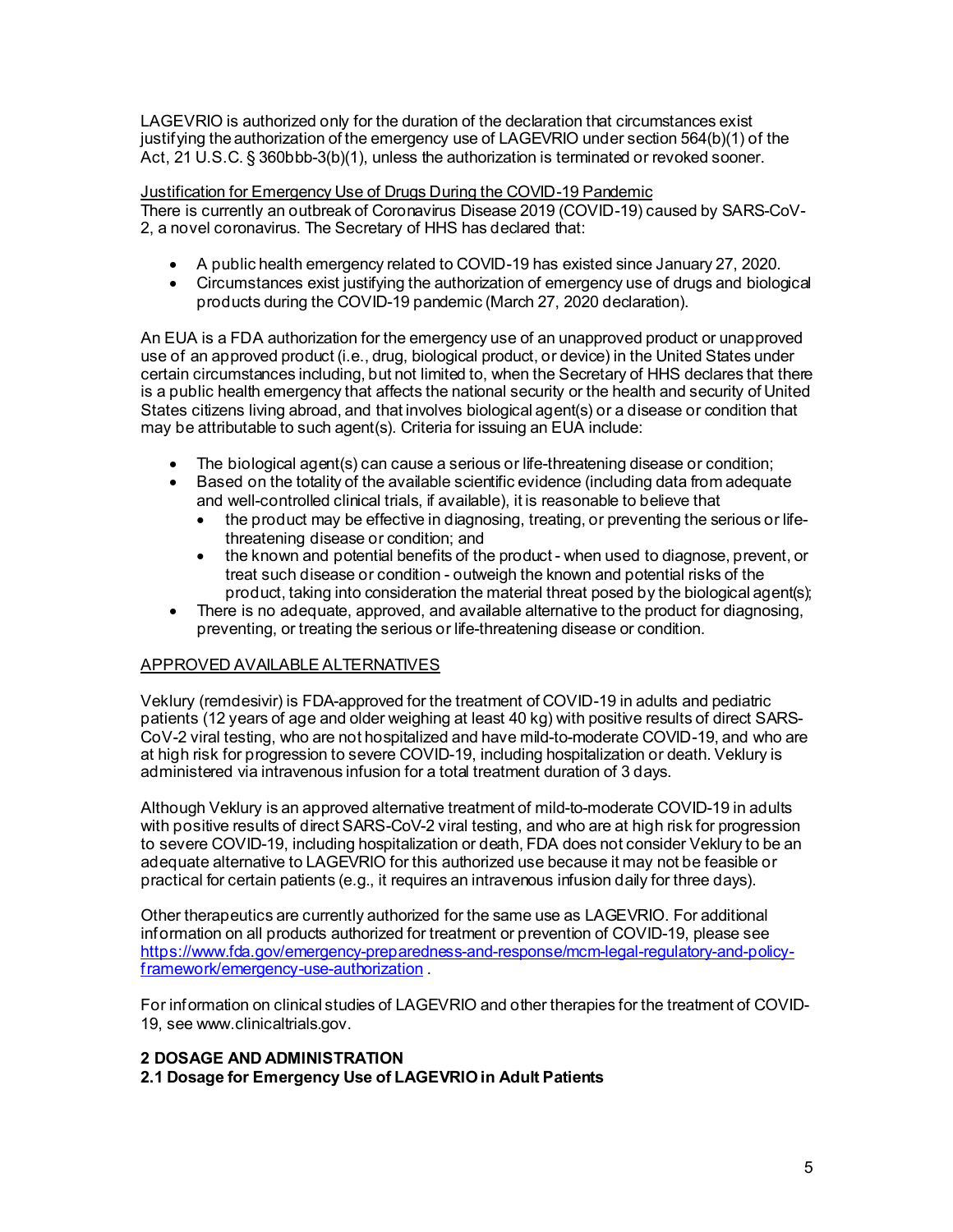The dosage in adult patients is 800 mg (four 200 mg capsules) taken orally every 12 hours for 5 days, with or without food *[see Clinical Pharmacology (12.3)]*. Take LAGEVRIO as soon as possible after a diagnosis of COVID-19 has been made, and within 5 days of symptom onset *[see Emergency Use Authorization (1) and Clinical Studies (14)]*.

Completion of the full 5-day treatment course and continued isolation in accordance with public health recommendations are important to maximize viral clearance and minimize transmission of SARS-CoV-2 *[see Patient Counseling Information (17)]*.

LAGEVRIO is not authorized for use for longer than 5 consecutive days because the safety and efficacy have not been established.

If the patient misses a dose of LAGEVRIO within 10 hours of the time it is usually taken, the patient should take it as soon as possible and resume the normal dosing schedule. If the patient misses a dose by more than 10 hours, the patient should not take the missed dose and instead take the next dose at the regularly scheduled time. The patient should not double the dose to make up for a missed dose.

Should a patient require hospitalization after starting treatment with LAGEVRIO, the patient may complete the full 5 day treatment course per the healthcare provider's discretion.

### **2.2 Dosage Adjustments in Specific Populations**

No dosage adjustment is recommended based on renal or hepatic impairment or in geriatric patients *[see Use in Specific Populations (8.5, 8.6, 8.7)]*.

### **3 DOSAGE FORMS AND STRENGTHS**

Capsules: 200 mg, Swedish Orange opaque size 0 capsules. The capsules have the corporate logo and "82" printed in white ink.

### **4 CONTRAINDICATIONS**

No contraindications have been identified based on the limited available data on the emergency use of LAGEVRIO authorized under this EUA.

### **5 WARNINGS AND PRECAUTIONS**

There are limited clinical data available for LAGEVRIO. Serious and unexpected adverse events may occur that have not been previously reported with LAGEVRIO use.

#### **5.1 Embryo-Fetal Toxicity**

Based on findings from animal reproduction studies, LAGEVRIO may cause fetal harm when administered to pregnant individuals. There are no available human data on the use of LAGEVRIO in pregnant individuals to evaluate the risk of major birth defects, miscarriage or adverse maternal or fetal outcomes; therefore, LAGEVRIO is not recommended for use during pregnancy. When considering LAGEVRIO for a pregnant individual, the prescribing healthcare provider must communicate the known and potential benefits and the potential risks of using LAGEVRIO during pregnancy to the pregnant individual. LAGEVRIO is authorized to be prescribed to a pregnant individual only after the healthcare provider has determined that the benefits would outweigh the risks for that individual patient. If the decision is made to use LAGEVRIO during pregnancy, the prescribing healthcare provider must document that the known and potential benefits and the potential risks of using LAGEVRIO during pregnancy were communicated to the pregnant individual.

Advise individuals of childbearing potential of the potential risk to a fetus and to use an effective method of contraception correctly and consistently, as applicable, during treatment with LAGEVRIO and for 4 days after the final dose *[see Use in Specific Populations (8.1, 8.3 and Nonclinical Toxicology (13.1)]*.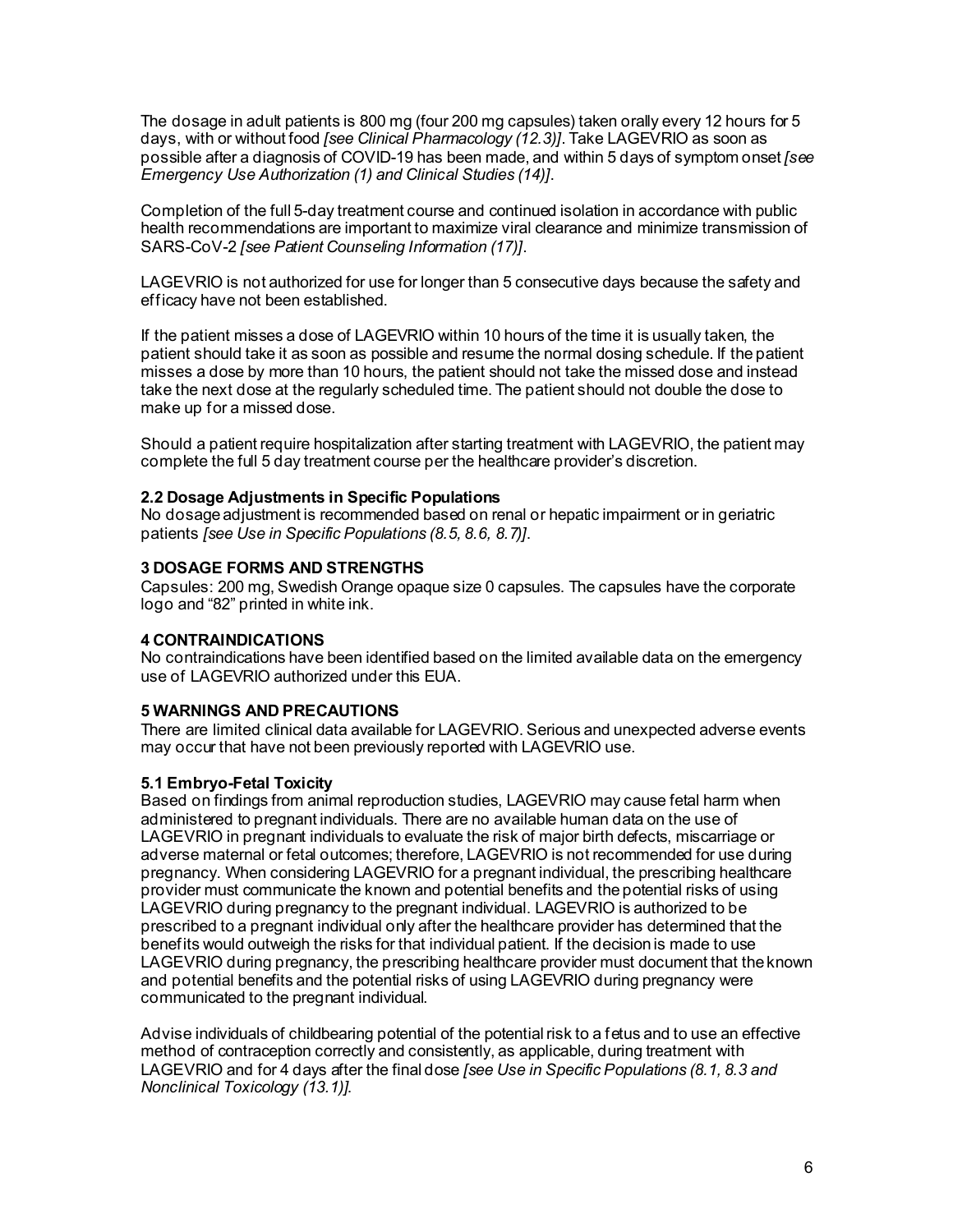Prior to initiating treatment with LAGEVRIO, assess whether an individual of childbearing potential is pregnant or not, if clinically indicated. Pregnancy status does not need to be confirmed in patients who have undergone permanent sterilization, are currently using an intrauterine system or contraceptive implant, or in whom pregnancy is not possible. In all other patients, assess whether the patient is pregnant based on the first day of last menstrual period in individuals who have regular menstrual cycles, is using a reliable method of contraception correctly and consistently or have had a negative pregnancy test. A pregnancy test is recommended if the individual has irregular menstrual cycles, is unsure of the first day of last menstrual period or is not using effective contraception correctly and consistently *[see Box]*.

# **5.2 Hypersensitivity Including Anaphylaxis**

Hypersensitivity reactions, including anaphylaxis, have been reported with LAGEVRIO. If signs and symptoms of a clinically significant hypersensitivity reaction or anaphylaxis occur, immediately discontinue LAGEVRIO and initiate appropriate medications and/or supportive care.

# **5.3 Bone and Cartilage Toxicity**

LAGEVRIO is not authorized for use in patients less than 18 years of age because it may affect bone and cartilage growth. Bone and cartilage toxicity was observed in rats after repeated dosing *[see Nonclinical Toxicity (13.2)]*. The safety and efficacy of LAGEVRIO have not been established in pediatric patients *[see Use in Specific Populations (8.4)]*.

# **6 ADVERSE REACTIONS**

# **6.1 Adverse Reactions from Clinical Studies**

The following adverse reactions have been observed in the clinical study of LAGEVRIO that supported the EUA. The adverse reaction rates observed in these clinical trials cannot be directly compared to rates in the clinical trials of another drug and may not reflect the rates observed in practice. Additional adverse events associated with LAGEVRIO may become apparent with more widespread use.

Overall, more than 900 subjects have been exposed to LAGEVRIO 800 mg twice daily in clinical trials. The safety assessment of LAGEVRIO is primarily based on an analysis from subjects followed through Day 29 in the Phase 3 study in non-hospitalized subjects with COVID-19 (MOVe-OUT) *[see Clinical Studies (14)]*.

The safety of LAGEVRIO was evaluated based on an analysis of a Phase 3 double-blind trial (MOVe-OUT) in which 1,411 non-hospitalized subjects with COVID-19 were randomized and treated with LAGEVRIO (N=710) or placebo (N=701) for up to 5 days. Adverse events were those reported while subjects were on study intervention or within 14 days of study intervention completion/discontinuation.

Discontinuation of study intervention due to an adverse event occurred in 1% of subjects receiving LAGEVRIO and 3% of subjects receiving placebo. Serious adverse events occurred in 7% of subjects receiving LAGEVRIO and 10% receiving placebo; most serious adverse events were COVID-19 related. Adverse events leading to death occurred in 2 (<1%) subjects receiving LAGEVRIO and 12 (2%) of subjects receiving placebo.

The most common adverse reactions in the LAGEVRIO treatment group in MOVe-OUT are presented in Table 1, all of which were Grade 1 (mild) or Grade 2 (moderate).

### **Table 1: Adverse Reactions Occurring in Greater Than or Equal to 1% of Subjects Receiving LAGEVRIO in MOVe-OUT\***

|          | <b>LAGEVRIO</b><br>$N = 710$ | <b>Placebo</b><br>$N = 701$ |
|----------|------------------------------|-----------------------------|
| Diarrhea | 2%                           | 2%                          |
| Nausea   | $1\%$                        | $1\%$                       |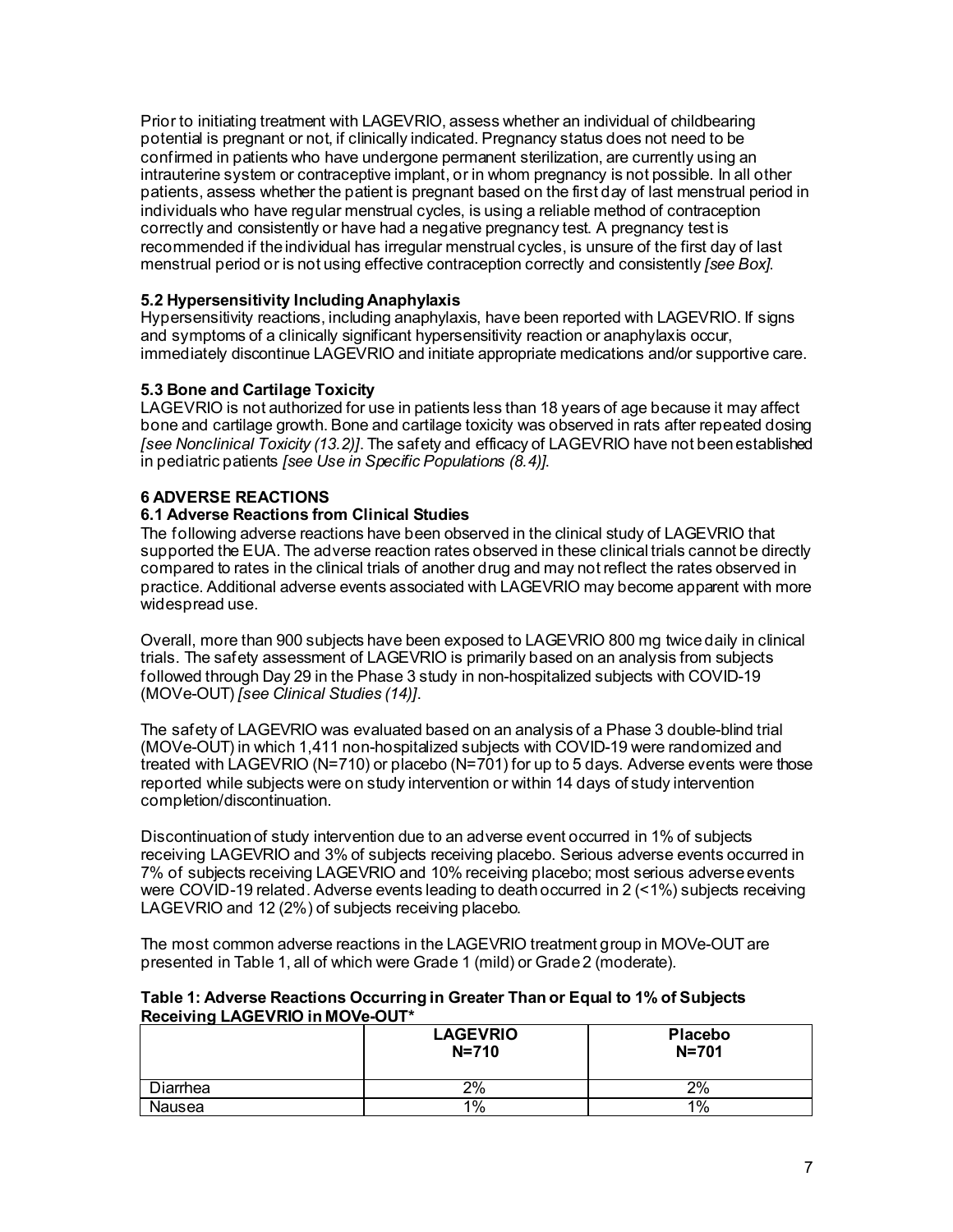| <b>Dizziness</b>                                                                      | 1% | $1\%$ |  |
|---------------------------------------------------------------------------------------|----|-------|--|
| *Frequencies of adverse reactions are based on all adverse events attributed to study |    |       |  |
| intervention by the investigator.                                                     |    |       |  |

# *Laboratory Abnormalities*

Selected Grade 3 and 4 laboratory abnormalities in chemistry (alanine aminotransferase, aspartate aminotransferase, creatinine, and lipase) and hematology (hemoglobin, platelets, and leukocytes) parameters all occurred at a rate of less than or equal to 2% and occurred at a similar rate across arms in MOVe-OUT.

### **6.2 Post-Authorization Experience**

The following adverse reactions have been identified during post-authorization use of LAGEVRIO. Because these reactions are reported voluntarily from a population of uncertain size, it is not always possible to reliably estimate their frequency or establish a causal relationship to drug exposure.

### *Immune System Disorders*

hypersensitivity, anaphylaxis, angioedema *[see Warnings and Precautions (5.2)]*

*Skin and Subcutaneous Tissue Disorders* erythema, rash, urticaria

# **6.4 Required Reporting for Serious Adverse Events and Medication Errors**

The prescribing healthcare provider and/or the provider's designee is/are responsible for mandatory reporting of all serious adverse events\* and medication errors potentially related to LAGEVRIO within 7 calendar days from the healthcare provider's awareness of the event, using FDA Form 3500 (for information on how to access this form, see below). The FDA requires that such reports, using FDA Form 3500, include the following:

- Patient demographics and baseline characteristics (e.g., patient identifier, age or date of birth, gender, weight, ethnicity, and race)
- A statement "*LAGEVRIO* use for COVID-19 under Emergency Use Authorization (EUA)" under the **"Describe Event, Problem, or Product Use/Medication Error"** heading
- Information about the serious adverse event or medication error (e.g., signs and symptoms, test/laboratory data, complications, timing of drug initiation in relation to the occurrence of the event, duration of the event, treatments required to mitigate the event, evidence of event improvement/disappearance after stopping or reducing the dosage, evidence of event reappearance after reintroduction, clinical outcomes).
- Patient's preexisting medical conditions and use of concomitant products
- Information about the product (e.g., dosage, route of administration, NDC #).

Submit adverse event and medication error reports, using Form 3500, to FDA MedWatch using one of the following methods:

- Complete and submit the report online[: www.fda.gov/medwatch/report.htm](http://www.fda.gov/medwatch/report.htm)
- Complete and submit a postage-paid FDA Form 3500 [\(https://www.fda.gov/media/76299/download](https://www.fda.gov/media/76299/download)) and return by:
	- o Mail to MedWatch, 5600 Fishers Lane, Rockville, MD 20852-9787, or ↓<br>○ Fax to 1-800-FDA-0178, or
	- o Fax to 1-800-FDA-0178, or
- Call 1-800-FDA-1088 to request a reporting form

In addition, please provide a copy of all FDA MedWatch forms to: Merck Sharp & Dohme Corp., a subsidiary of Merck & Co., Inc., Kenilworth, NJ USA Fax: 215-616-5677 E-mail[: dpoc.usa@msd.com](mailto:dpoc.usa@msd.com)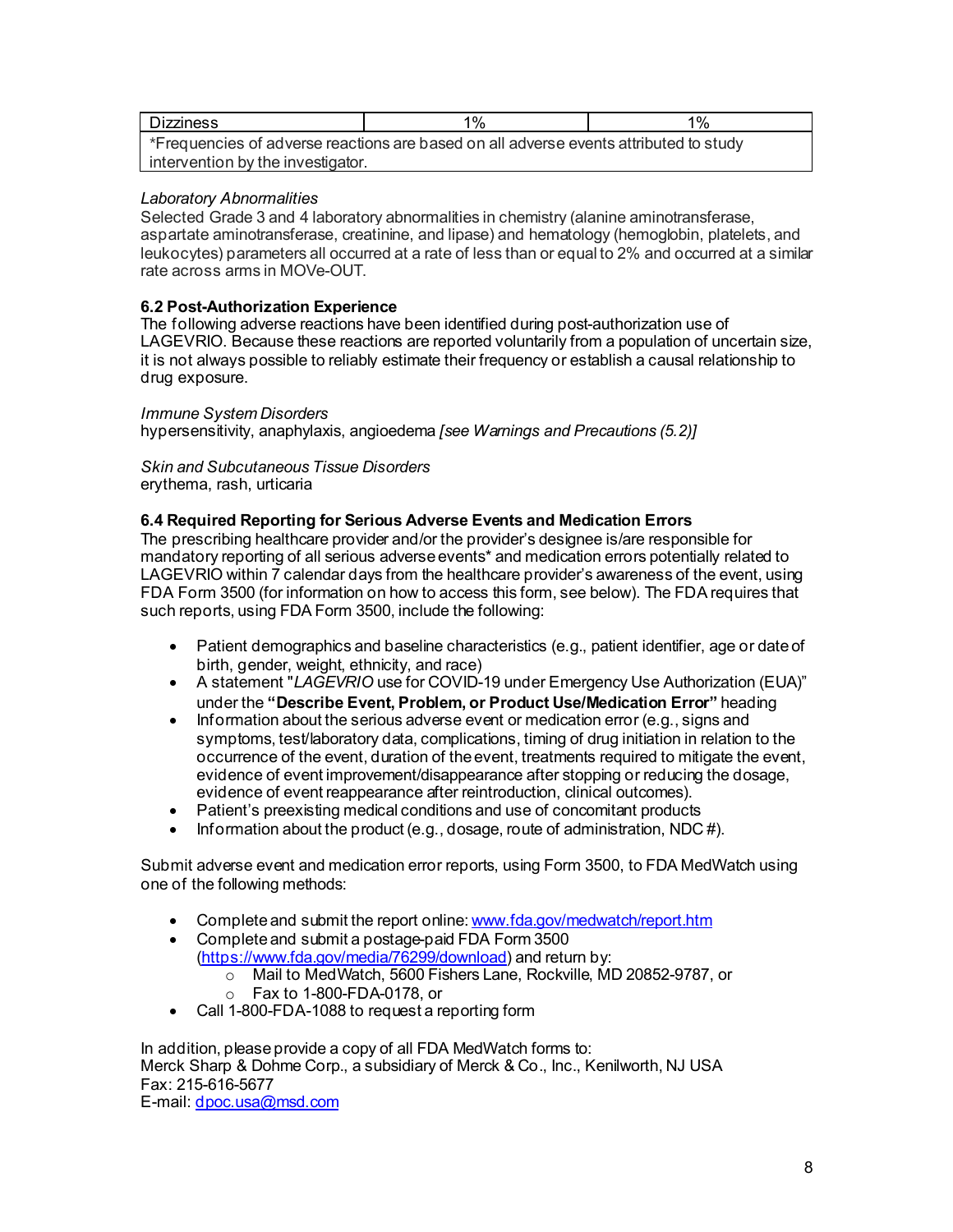The prescribing healthcare provider and/or the provider's designee is/are responsible for mandatory responses to requests from FDA for information about adverse events and medication errors following receipt of LAGEVRIO.

\*Serious adverse events are defined as:

- Death;
- A life-threatening adverse event;
- Inpatient hospitalization or prolongation of existing hospitalization;
- A persistent or significant incapacity or substantial disruption of the ability to conduct normal life functions;
- A congenital anomaly/birth defect;
- Other important medical event, which may require a medical or surgical intervention to prevent death, a life-threatening event, hospitalization, disability, or congenital anomaly.

# **6.5 Other Reporting Requirements**

Healthcare facilities and providers will report therapeutics information and utilization data as directed by the U.S. Department of Health and Human Services.

# **7 DRUG INTERACTIONS**

No drug interactions have been identified based on the limited available data on the emergency use of LAGEVRIO authorized under this EUA. No clinical drug-drug interaction trials of LAGEVRIO with concomitant medications, including other treatments for mild-to-moderate COVID-19, have been conducted *[see Clinical Pharmacology (12.3)].*

# **8 USE IN SPECIFIC POPULATIONS**

### **8.1 Pregnancy**

### Pregnancy Surveillance Program

There is a pregnancy surveillance program that monitors pregnancy outcomes in individuals exposed to LAGEVRIO during pregnancy. The prescribing healthcare provider must document that a pregnant individual was made aware of Merck Sharp & Dohme's pregnancy surveillance program at 1-877-888-4231 or pregnancyreporting.msd.com. If the pregnant individual agrees to participate in the pregnancy surveillance program and allows the prescribing healthcare provider to disclose patient specific information to Merck Sharp & Dohme, the prescribing healthcare provider must provide the patient's name and contact information to Merck Sharp & Dohme. Pregnant individuals exposed to LAGEVRIO can also report the exposure by contacting Merck Sharp & Dohme Corp., a subsidiary of Merck & Co., Inc., Kenilworth, NJ USA at 1-877-888-4231 or pregnancyreporting.msd.com.

### Risk Summary

Based on animal data, LAGEVRIO may cause fetal harm when administered to pregnant individuals. There are no available human data on the use of LAGEVRIO in pregnant individuals to evaluate the risk of major birth defects, miscarriage or adverse maternal or fetal outcomes; therefore, LAGEVRIO is not recommended during pregnancy *[see Box and Warnings and Precautions (5.1)]*. In an animal reproduction study, oral administration of molnupiravir to pregnant rats during the period of organogenesis resulted in embryofetal lethality and teratogenicity at 8 times the human NHC (N4-hydroxycytidine) exposures at the recommended human dose (RHD) and reduced fetal growth at ≥ 3 times the human NHC exposure at the RHD. Oral administration of molnupiravir to pregnant rabbits during the period of organogenesis resulted in reduced fetal body weights at 18 times the human NHC exposure at the RHD (see *Data*). When considering LAGEVRIO for a pregnant individual, the prescribing healthcare provider must communicate the known and potential benefits and the potential risks of using LAGEVRIO during pregnancy to the pregnant individual. LAGEVRIO may only be prescribed to a pregnant individual after the prescribing healthcare provider has determined that the benefits would outweigh the risks for that individual patient. If the decision is made to use LAGEVRIO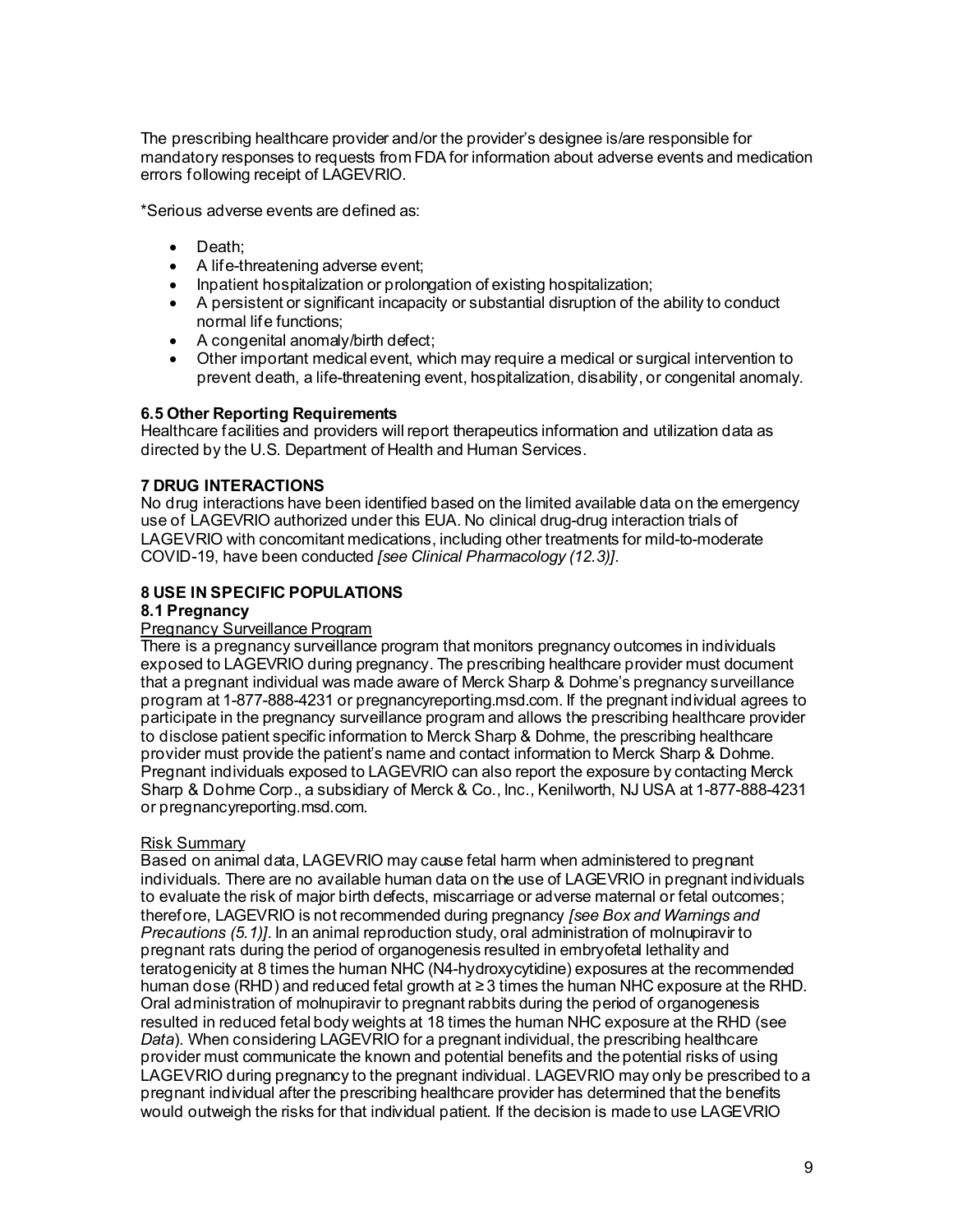during pregnancy, the prescribing healthcare provider must document that the known and potential benefits and potential risks of using LAGEVRIO during pregnancy were communicated to the pregnant individual *[see Box]*. There are maternal and fetal risks associated with untreated COVID-19 in pregnancy *(see Clinical Considerations)*.

The estimated background risk of major birth defects and miscarriage for the indicated population is unknown. All pregnancies have a background risk of birth defect, loss, or other adverse outcomes. In the U.S. general population, the estimated background risk of major birth defects and miscarriage in clinically recognized pregnancies is 2 to 4% and 15 to 20%, respectively.

### Clinical Considerations

### *Disease-associated maternal and/or embryo/fetal risk*

COVID-19 in pregnancy is associated with adverse maternal and fetal outcomes, including preeclampsia, eclampsia, preterm birth, premature rupture of membranes, venous thromboembolic disease, and fetal death.

# Data

# *Animal Data*

In an embryofetal development (EFD) study in rats, molnupiravir was administered orally to pregnant rats at 0, 100, 250, or 500 mg/kg/day from gestation days (GDs) 6 to 17. Molnupiravir was also administered orally to pregnant rats at up to 1,000 mg/kg/day from GDs 6 to 17 in a preliminary EFD study. Developmental toxicities included post-implantation losses, malformations of the eye, kidney, and axial skeleton, and rib variations at 1,000 mg/kg/day (8 times the human NHC exposure at the RHD) and decreased fetal body weights and delayed ossification at ≥500 mg/kg/day (3 times the human NHC exposure at the RHD). There were no developmental toxicities at ≤250 mg/kg/day (less than the human NHC exposure at the RHD). Maternal toxicities included decreased food consumption and body weight losses, resulting in the early sacrifice of two of sixteen animals at 1,000 mg/kg/day, and decreased body weight gain at 500 mg/kg/day.

In an EFD study in rabbits, molnupiravir was administered orally to pregnant rabbits at 0, 125, 400, or 750 mg/kg/day from GDs 7 to 19. Developmental toxicity was limited to reduced fetal body weights at 750 mg/kg/day (18 times the human NHC exposures at the RHD). There was no developmental toxicity at ≤400 mg/kg/day (7 times the human NHC exposures at the RHD). Maternal toxicities included reduced food consumption and body weight gains, and abnormal fecal output at 750 mg/kg/day.

In a pre- and post-natal developmental study, molnupiravir was administered orally to female rats at doses up to 500 mg/kg/day (similar to the human NHC exposure at the RHD) from GD6 through lactation day 20. No effects were observed in offspring.

# **8.2 Lactation**

### Risk Summary

There are no data on the presence of molnupiravir or its metabolites in human milk. NHC was detected in the plasma of nursing pups from lactating rats administered molnupiravir *(see Data)*. It is unknown whether molnupiravir has an effect on the breastfed infant or effects on milk production.

Based on the potential for adverse reactions in the infant from LAGEVRIO, breastfeeding is not recommended during treatment with LAGEVRIO and for 4 days after the final dose. A lactating individual may consider interrupting breastfeeding and may consider pumping and discarding breast milk during treatment and for 4 days after the last dose of LAGEVRIO *[see Warnings and Precautions (5.1, 5.3)].*

# Data

When molnupiravir was administered to lactating rats at ≥250 mg/kg/day in the pre- and postnatal development study, NHC was detected in plasma of nursing pups.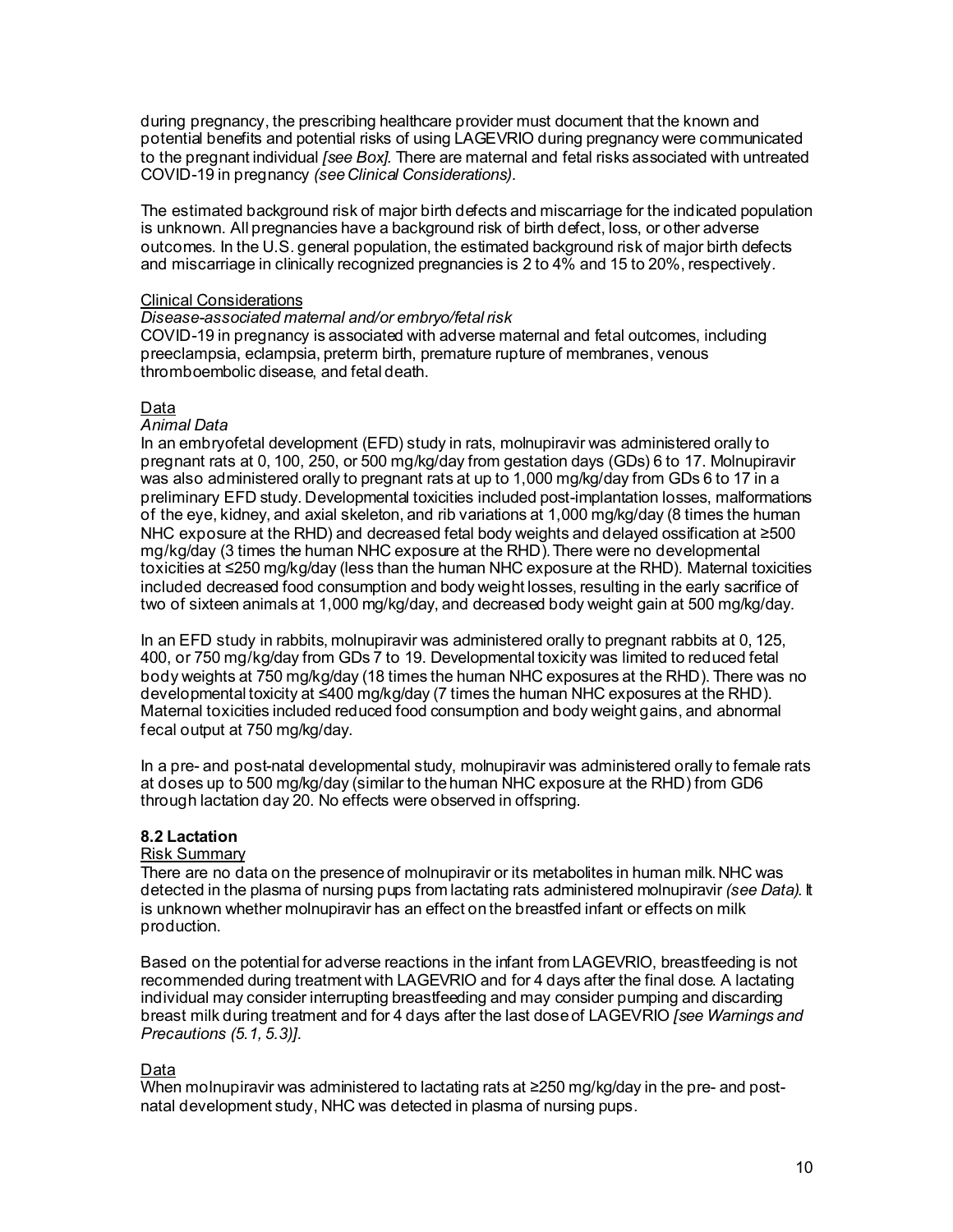# **8.3 Females and Males of Reproductive Potential**

Based on animal studies, LAGEVRIO may cause fetal harm when administered to a pregnant individual.

### Pregnancy Testing

Prior to initiating treatment with LAGEVRIO, assess whether an individual of childbearing potential is pregnant or not, if clinically indicated *[see Warnings and Precautions (5.1)].*

# **Contraception**

# Females

Advise individuals of childbearing potential to use a reliable method of contraception correctly and consistently, as applicable for the duration of treatment and for 4 days after the last dose of LAGEVRIO *[see Warnings and Precautions (5.1)].*

### Males

While the risk is regarded as low, nonclinical studies to fully assess the potential for LAGEVRIO to affect offspring of treated males have not been completed. Advise sexually active individuals with partners of childbearing potential to use a reliable method of contraception correctly and consistently during treatment and for at least 3 months after the last dose of LAGEVRIO. The risk beyond three months after the last dose of LAGEVRIO is unknown. Studies to understand the risk beyond three months are ongoing.

Molnupiravir was equivocal (neither clearly positive nor negative) in one *in vivo* mutagenicity assay of reticulocytes and RBCs which are used to reflect prior effects on hematopoietic stem cells in bone marrow. Molnupiravir was not mutagenic when assessed in a second *in vivo* assay of liver (somatic cells) and bone marrow (somatic cells and stem cells) from transgenic rats administered molnupiravir for 28 days. In contrast to somatic cells, germ cells (eggs and sperm) pass genetic information from generation to generation. A planned study of male testicular germ cells from transgenic rats will assess the potential for molnupiravir to affect offspring of treated males *[see Nonclinical Toxicology (13.1)].*

### **8.4 Pediatric Use**

LAGEVRIO is not authorized for use in patients less than 18 years of age.

Bone and cartilage toxicity were observed in a 3-month, repeat-dose toxicology study in rats. The safety and efficacy of LAGEVRIO have not been established in pediatric patients *[see Warnings and Precautions (5.3) and Nonclinical Toxicology (13.2)]*.

### **8.5 Geriatric Use**

In MOVe-OUT, there was no difference in safety and tolerability between patients ≥65 years of age and younger patients who were treated with LAGEVRIO. No dosage adjustment is recommended based on age. The PK of NHC was similar in geriatric patients compared to younger patients *[see Clinical Pharmacology (12.3)]*.

### **8.6 Renal Impairment**

No dosage adjustment in patients with any degree of renal impairment is recommended. Renal clearance is not a meaningful route of elimination for NHC. Mild or moderate renal impairment did not have a meaningful impact on the PK of NHC. While the PK of NHC has not been evaluated in patients with eGFR less than 30 mL/min/1.73 $m<sup>2</sup>$  or on dialysis, severe renal impairment, and endstage renal disease (ESRD) are not expected to have a significant effect on NHC exposure *[see Clinical Pharmacology (12.3)]*.

### **8.7 Hepatic Impairment**

No dosage adjustment in patients with hepatic impairment is recommended. Preclinical data indicate that hepatic elimination is not expected to be a major route of NHC elimination therefore, hepatic impairment is unlikely to affect NHC exposure *[see Clinical Pharmacology (12.3)]*.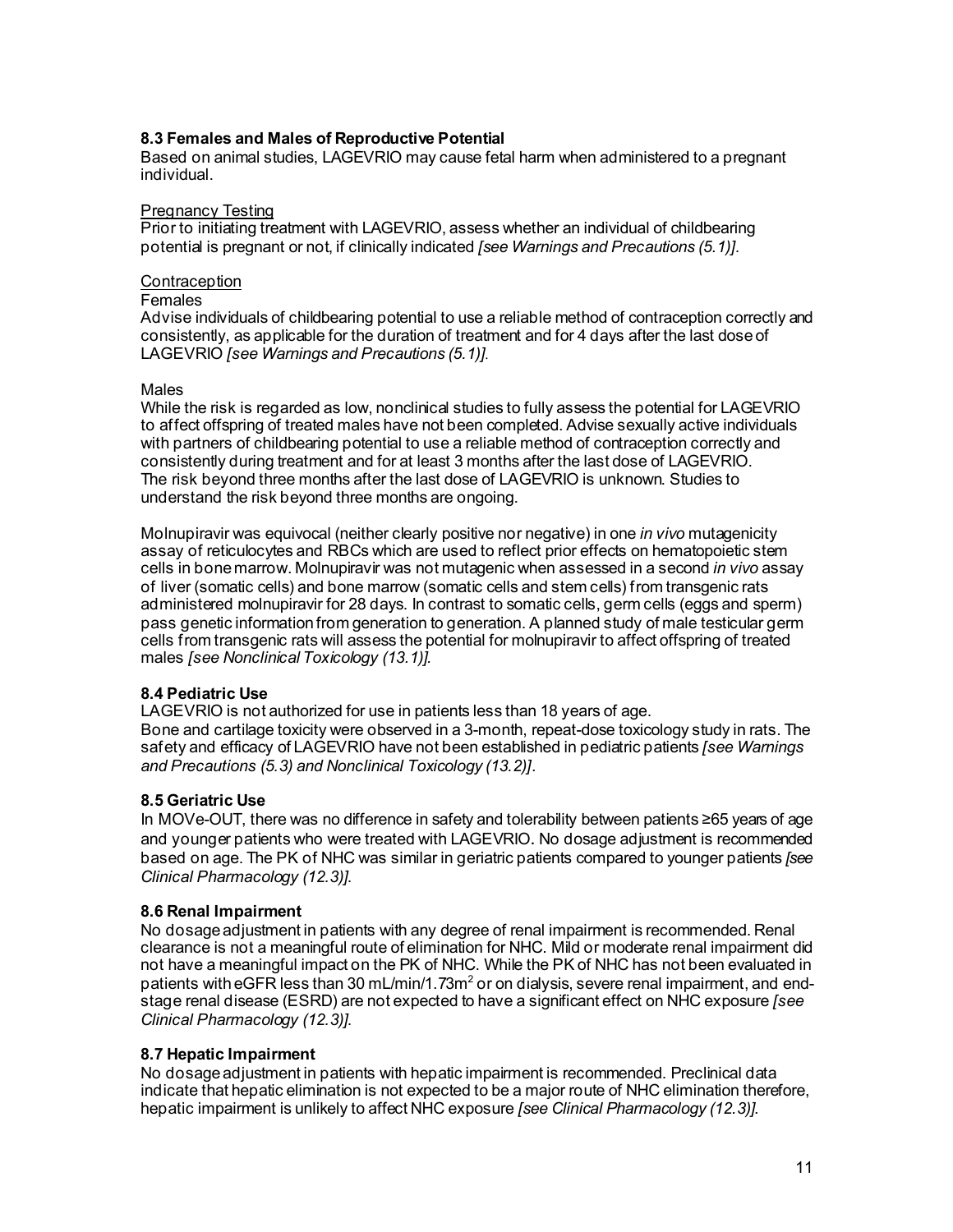### **10 OVERDOSAGE**

There is no human experience of overdosage with LAGEVRIO. Treatment of overdose with LAGEVRIO should consist of general supportive measures including the monitoring of the clinical status of the patient. Hemodialysis is not expected to result in effective elimination of NHC.

# **11 DESCRIPTION**

LAGEVRIO capsules contain molnupiravir, a nucleoside analogue that inhibits SARS-CoV-2 replication by viral mutagenesis and is the 5´-isobutyrate ester of the ribonucleoside analog N4 hydroxycytidine (NHC).

The chemical name for molnupiravir is {(2R,3S,4R,5R)-3,4-Dihydroxy-5-[(4Z)-4-(hydroxyimino)-2 oxo-3,4-dihydropyrimidin-1(2H)-yl]oxolan-2-yl}methyl 2-methylpropanoate. It has an empirical formula of C13H19N3O7 and its molecular weight is 329.31 g/mol. Its structural formula is:



Molnupiravir is a white to off-white powder that is soluble in water.

Each LAGEVRIO capsule, for oral use, contains 200 mg of molnupiravir and the following inactive ingredients: croscarmellose sodium, hydroxypropyl cellulose, magnesium stearate and microcrystalline cellulose and purified water. The capsule shell is made of hypromellose, red iron oxide and titanium dioxide. The capsule is printed with white ink made of butyl alcohol, dehydrated alcohol, isopropyl alcohol, potassium hydroxide, propylene glycol, purified water, shellac, strong ammonia solution and titanium dioxide.

# **12 CLINICAL PHARMACOLOGY**

# **12.1 Mechanism of Action**

Molnupiravir is a prodrug with antiviral activity against SARS-CoV-2. It is metabolized to the cytidine nucleoside analogue, NHC which distributes into cells where NHC is phosphorylated to form the pharmacologically active ribonucleoside triphosphate (NHC-TP). NHC-TP incorporation (as NHC-monophosphate [NHC-MP]) into SARS-CoV-2 RNA by the viral RNA polymerase (nsp12) results in an accumulation of errors in the viral genome leading to inhibition of replication. The mechanism of action (known as viral error catastrophe or viral lethal mutagenesis) is supported by biochemical and cell culture data, studies of SARS-CoV-2 infection in animal models, and analyses of SARS-CoV-2 genome sequences in human subjects treated with LAGEVRIO.

# **12.2 Pharmacodynamics**

The relationship between NHC and intracellular NHC-TP with antiviral efficacy has not been evaluated clinically.

# **12.3 Pharmacokinetics**

Molnupiravir is a 5´-isobutyrate prodrug of NHC that is hydrolyzed during or after absorption. NHC, the primary circulating analyte, is taken up by cells and anabolized to NHC-TP. NHC is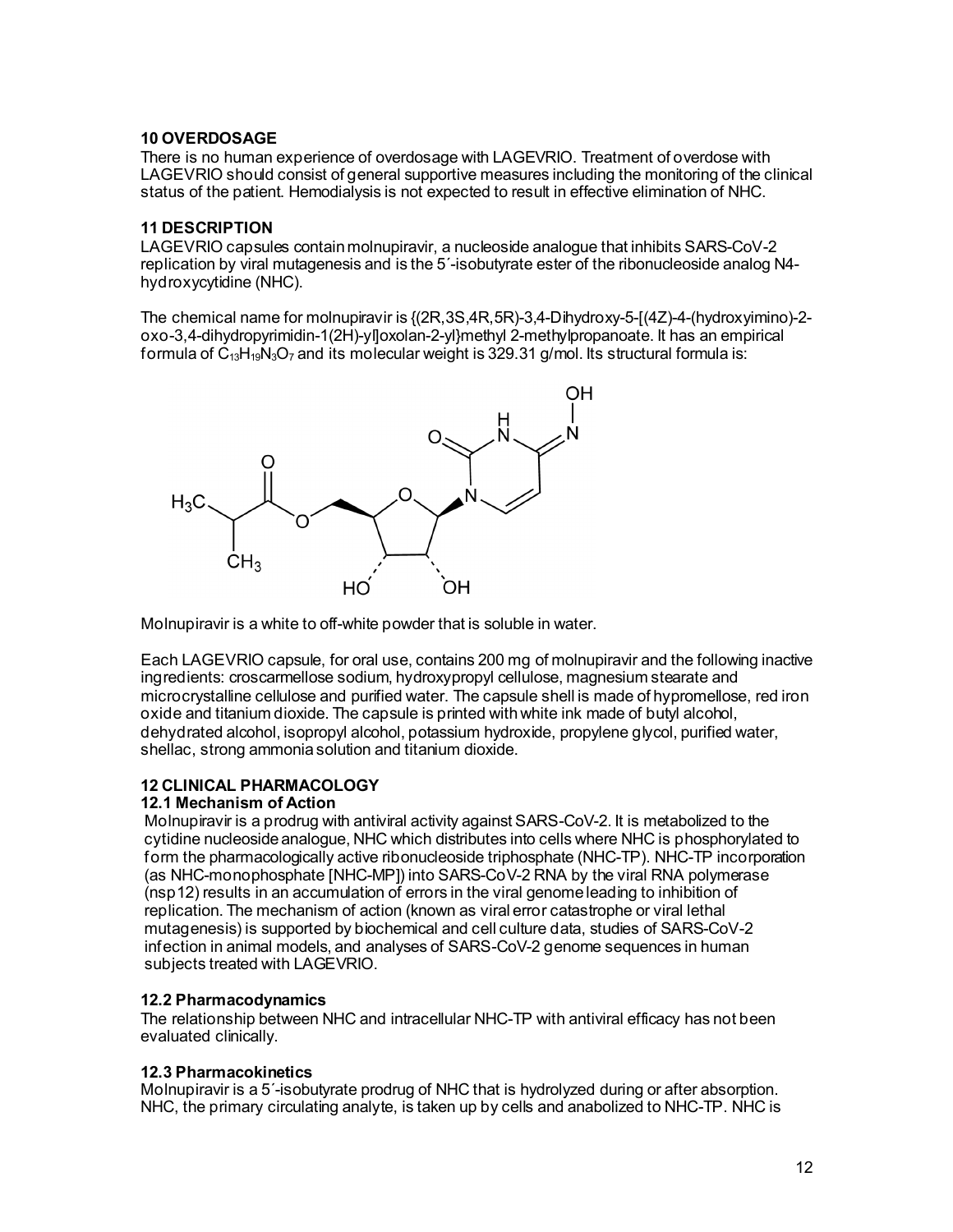eliminated by metabolism to uridine and/or cytidine through the same pathways involved in endogenous pyrimidine metabolism. NHC pharmacokinetics are shown in Table 2.

|                                                                                            | <b>NHC Geometric Mean (%CV)</b>                  |  |
|--------------------------------------------------------------------------------------------|--------------------------------------------------|--|
| <b>Pharmacokinetics in Patients</b>                                                        |                                                  |  |
| $AUC_{0-12hr}$ (ng*hr/mL)                                                                  | 8260 (41.0)                                      |  |
| $C_{\text{max}}$ (ng/mL)                                                                   | 2330 (36.9)                                      |  |
| $C_{12hr}$ (ng/mL)                                                                         | 31.1 (124)                                       |  |
| <b>Pharmacokinetics in Healthy Subjects</b>                                                |                                                  |  |
| AUC <sub>0-12hr</sub> (ng*hr/mL)                                                           | 8330 (17.9)                                      |  |
| $C_{\text{max}}$ (ng/mL)                                                                   | 2970 (16.8)                                      |  |
| $C_{12hr}$ (ng/mL)                                                                         | 16.7(42.8)                                       |  |
| <b>AUC Accumulation Ratio</b>                                                              | 1.09(11.8)                                       |  |
| <b>Absorption</b>                                                                          |                                                  |  |
| $T_{\text{max}}$ (hr) <sup>†</sup>                                                         | $1.50$ [1.00 - 2.02]                             |  |
| <b>Effect of Food</b>                                                                      | 35% reduction in $C_{\text{max}}$ , no effect on |  |
|                                                                                            | <b>AUC</b>                                       |  |
| <b>Distribution</b>                                                                        |                                                  |  |
| Plasma Protein Binding (in vitro)                                                          | 0%                                               |  |
| Apparent Volume of Distribution (L)*                                                       | 142                                              |  |
| Elimination                                                                                |                                                  |  |
| Effective $t_{1/2}$ (hr)                                                                   | 3.3                                              |  |
| Apparent Clearance (L/hr)*                                                                 | 76.9                                             |  |
| Fraction of dose excreted in urine over the time                                           | 3% (81.6%)                                       |  |
| interval of 0-12 hours                                                                     |                                                  |  |
| Values were obtained from a Phase 1 study of healthy subjects, unless otherwise indicated. |                                                  |  |
| Values were obtained from population PK analysis.                                          |                                                  |  |
| <sup>†</sup> Median [min - max]                                                            |                                                  |  |

### **Table 2: Pharmacokinetics of NHC After Multiple Oral Administration of 800 mg LAGEVRIO Every 12 Hours**

### Specific Populations

Population PK analysis results indicated that age, sex, race, ethnicity, or disease severity do not meaningfully influence the PK of NHC.

# *Pediatric Patients*

LAGEVRIO has not been studied in pediatric patients.

### *Patients with Renal Impairment*

Renal clearance is not a meaningful route of elimination for NHC. In a population PK analysis, mild or moderate renal impairment did not have a meaningful impact on the PK of NHC. The PK of molnupiravir and NHC has not been evaluated in patients with eGFR less than 30  $mL/min/1.73m<sup>2</sup>$  or on dialysis.

### *Patients with Hepatic Impairment*

The PK of molnupiravir and NHC has not been evaluated in patients with moderate and severe hepatic impairment. Preclinical data indicate that hepatic elimination is not expected to be a major route of NHC elimination; therefore, hepatic impairment is unlikely to affect NHC exposure.

# **Drug Interaction Studies**

*In vitro* study results indicated that molnupiravir and NHC are not substrates of CYP enzymes or human P-gp and BCRP transporters. *In vitro* study results also indicated that molnupiravir and NHC are not inhibitors of CYP1A2, 2B6, 2C8, 2C9, 2C19, 2D6, and 3A4 or inhibitors of OATP1B1, OATP1B3, OCT1, OCT2, OAT1, OAT3, MATE1, MATE2K, MRP2, MDR1 and BCRP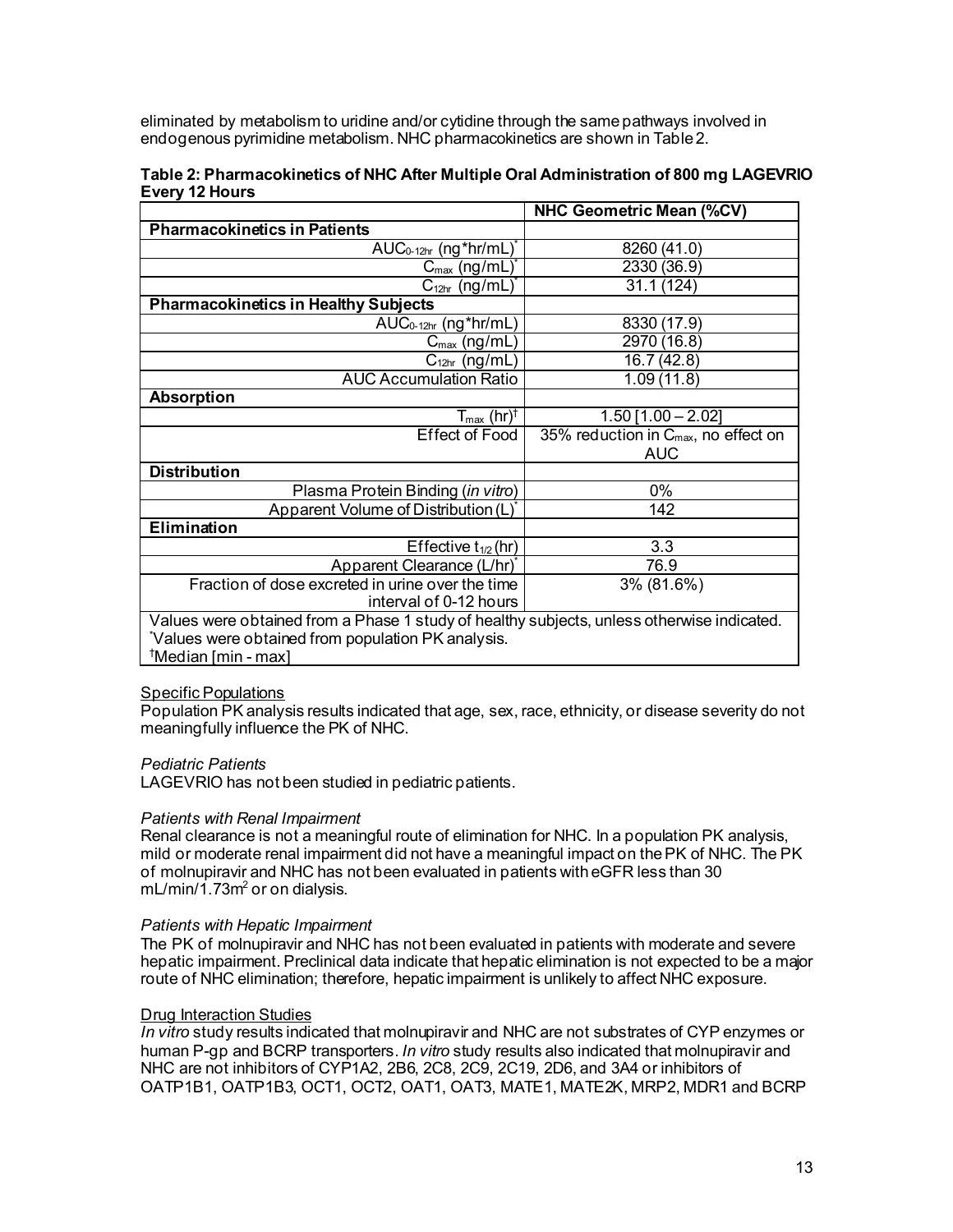or inducers of CYP1A2, 2B6, and 3A4. The interaction between molnupiravirwith concomitant medications, including other treatments for mild-to-moderate COVID-19, has not been evaluated.

# **12.4 Microbiology**

# *Antiviral Activity*

NHC, the nucleoside analogue metabolite of molnupiravir, was active in cell culture assays against SARS-CoV-2 with 50% effective concentrations (EC50 values) ranging between 0.67 to 2.66 µM in A-549 cells and 0.32 to 2.03 µM in Vero E6 cells. NHC had similar activity against SARS-CoV-2 variants Alpha (B.1.1.7), Beta (B.1.351), Gamma (P.1), Delta (B.1.617.2), Lambda  $(C.37)$ , Mu  $(B.1.621)$  and Omicron  $(B.1.1.529/BA.1$  and BA.1.1), with  $EC_{50}$  values of 0.95-2.6 µM. NHC had non-antagonistic antiviral activity with remdesivir against SARS-CoV-2 in cell culture.

# *Resistance*

No amino acid substitutions in SARS-CoV-2 associated with resistance to NHC have been identified in Phase 2 clinical trials evaluating LAGEVRIO for the treatment of COVID-19. Studies to evaluate selection of resistance to NHC with SARS-CoV-2 in cell culture have not been completed. Resistance selection studies have been conducted with other coronaviruses (MHV and MERS-CoV) and showed a low likelihood of resistance development to NHC. Following 30 passages in cell culture, only a 2-fold decrease in susceptibility was observed and no NHC resistance-associated amino acid substitutions were identified.

In clinical trials, encoded amino acid changes (substitutions, deletions or insertions) were more likely to be detected in viral sequences in subjects treated with LAGEVRIO compared to placebo. In a small number of subjects amino acid changes in the spike protein occurred at positions targeted by monoclonal antibodies and vaccines. The clinical and public health significance of these changes are unknown.

### *Cross-Resistance*

NHC retained activity in cell culture against virus with polymerase (nsp 12) substitutions (e.g., F480L, V557L and E802D) associated with decreased remdesivir susceptibility, indicating a lack of cross-resistance.

### *Activity against SARS-CoV-2 in animal models*

The antiviral activity of molnupiravir has been demonstrated in mouse, hamster, and ferret models of SARS-CoV-2 infection when dosing was administered prior to or within 1-2 days after viral challenge. In SARS-CoV-2 infected ferrets, molnupiravir significantly reduced SARS-CoV-2 viral titers in the upper respiratory tract and completely inhibited viral spread to untreated contact animals. In SARS-CoV-2 infected Syrian hamsters, molnupiravir reduced viral RNA and infectious virus titers in the lungs of animals. Histopathological analysis of lung tissue harvested after infection showed significantly reduced SARS-CoV-2 viral antigen levels and a lower abundance of pulmonary lesions in molnupiravir-treated animals compared with controls.

# *In Vitro Cytotoxicity*

NHC, the nucleoside analogue metabolite of molnupiravir, had variable cytotoxicity against different mammalian cell types with  $CC_{50}$  values ranging from 7.5  $\mu$ M (human lymphoid CEM cell line) to >100 μM, in 3-day exposure assays. Molnupiravir inhibited the proliferation of human bone marrow progenitor cells with  $CC_{50}$  values of 24.9  $\mu$ M and 7.7  $\mu$ M for erythroid and myeloid progenitor proliferation, respectively, in 14-day colony formation assays.

# **13 NONCLINICAL TOXICOLOGY**

# **13.1 Carcinogenesis, Mutagenesis, Impairment of Fertility**

# **Carcinogenesis**

A mouse carcinogenicity study with molnupiravir is ongoing.

### **Mutagenesis**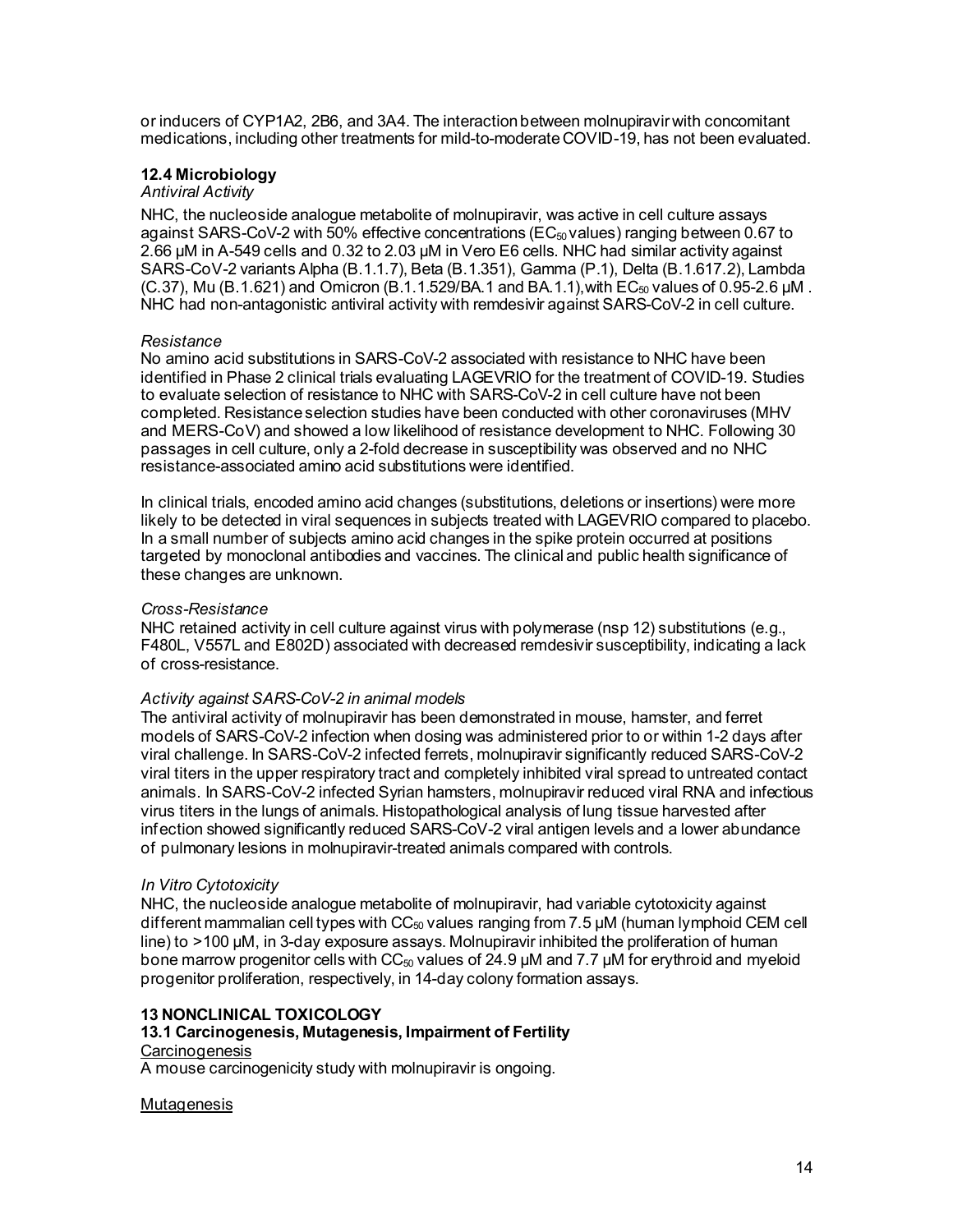Molnupiravir and NHC were positive in the *in vitro* bacterial reverse mutation assay (Ames assay) with and without metabolic activation. Molnupiravir was studied in two *in vivo* rodent mutagenicity models. The *in vivo* Pig-a mutagenicity assay gave equivocal results. Molnupiravir was negative in the *in vivo* Big Blue® (cII Locus) transgenic rodent mutagenicity assay. Molnupiravir was negative for induction of chromosomal damage in *in vitro* micronucleus (with and without metabolic activation) and *in vivo* rat micronucleus assays. To assess effects on germ cells, a transgenic rodent male germ cell mutagenicity assay is planned.

Based on the totality of the available genotoxicity data and the duration of treatment (5 days), molnupiravir is low risk for genotoxicity.

# Impairment of Fertility

There were no effects on fertility, mating performance or early embryonic development when molnupiravir was administered to female or male rats at NHC exposures approximately 2 and 6 times, respectively, the human NHC exposure at the RHD.

# **13.2 Animal Toxicology and/or Pharmacology**

Bone and cartilage toxicity changes resulting in impaired transformation of growth cartilage into new bone were observed in the femur and tibia of rats in a 3-month toxicity study at ≥ 500 mg/kg/day (5 times the human NHC exposure at the RHD). There was no bone or cartilage toxicity in a 1-month toxicity study in rats up to 500 mg/kg/day (4 and 8 times the human NHC exposure at the RHD in females and males, respectively), in dogs dosed for 14 days up to 50 mg/kg/day (similar to the human NHC exposure at the RHD), or in a 1-month toxicity study in mice up to 2,000 mg/kg/day (19 times the human NHC exposure at the RHD).

Growth cartilage is not present in mature skeletons, therefore the bone and cartilage findings are not relevant for adult humans but may be relevant for pediatric patients *[see Warnings and Precautions (5.3) and Use in Specific Populations (8.4)]*.

Reversible, dose-related bone marrow toxicity affecting all hematopoietic cell lines was observed in dogs at ≥17 mg/kg/day (less than the human NHC exposure at the RHD). Mild decreases in peripheral blood cell and platelet counts were seen after 7 days of molnupiravir treatment progressing to more severe hematological changes after 14 days of treatment. Neither bone marrow nor hematological toxicity was observed in a 1-month toxicity study in mice up to 2,000 mg/kg/day (19 times the human NHC exposure at the RHD) and a 3-month toxicity study in rats up to 1,000 mg/kg/day (9 and 15 times the human NHC exposure at the RHD in females and males, respectively).

# **14 CLINICAL STUDIES**

Clinical data supporting this EUA are based on data from 1,433 randomized subjects in the Phase 3 MOVe-OUT trial (NCT04575597). MOVe-OUT is a randomized, placebo-controlled, double-blind clinical trial studying LAGEVRIO for the treatment of non-hospitalized patients with mild-to-moderate COVID-19 who are at risk for progressing to severe COVID-19 and/or hospitalization. Eligible subjects were 18 years of age and older and had one or more pre-defined risk factors for disease progression: over 60 years of age, diabetes, obesity (BMI ≥30), chronic kidney disease, serious heart conditions, chronic obstructive pulmonary disease, or active cancer. The study included symptomatic subjects not vaccinated against SARS-CoV-2 and who had laboratory confirmed SARS-CoV-2 infection and symptom onset within 5 days of randomization. Subjects were randomized 1:1 to receive 800 mg of LAGEVRIO or placebo orally twice daily for 5 days.

At baseline, in all randomized subjects, the median age was 43 years (range:18 to 90); 17% of subjects were over 60 years of age and 3% were 75 years of age or older; 49% of subjects were male; 57% were White, 5% Black or African American, 3% Asian, 50% Hispanic or Latino. The majority of subjects were enrolled from sites in Latin America (46%) and Europe (33%); 12% were enrolled in Africa, 6% were enrolled in North America and 3% were enrolled in Asia. Forty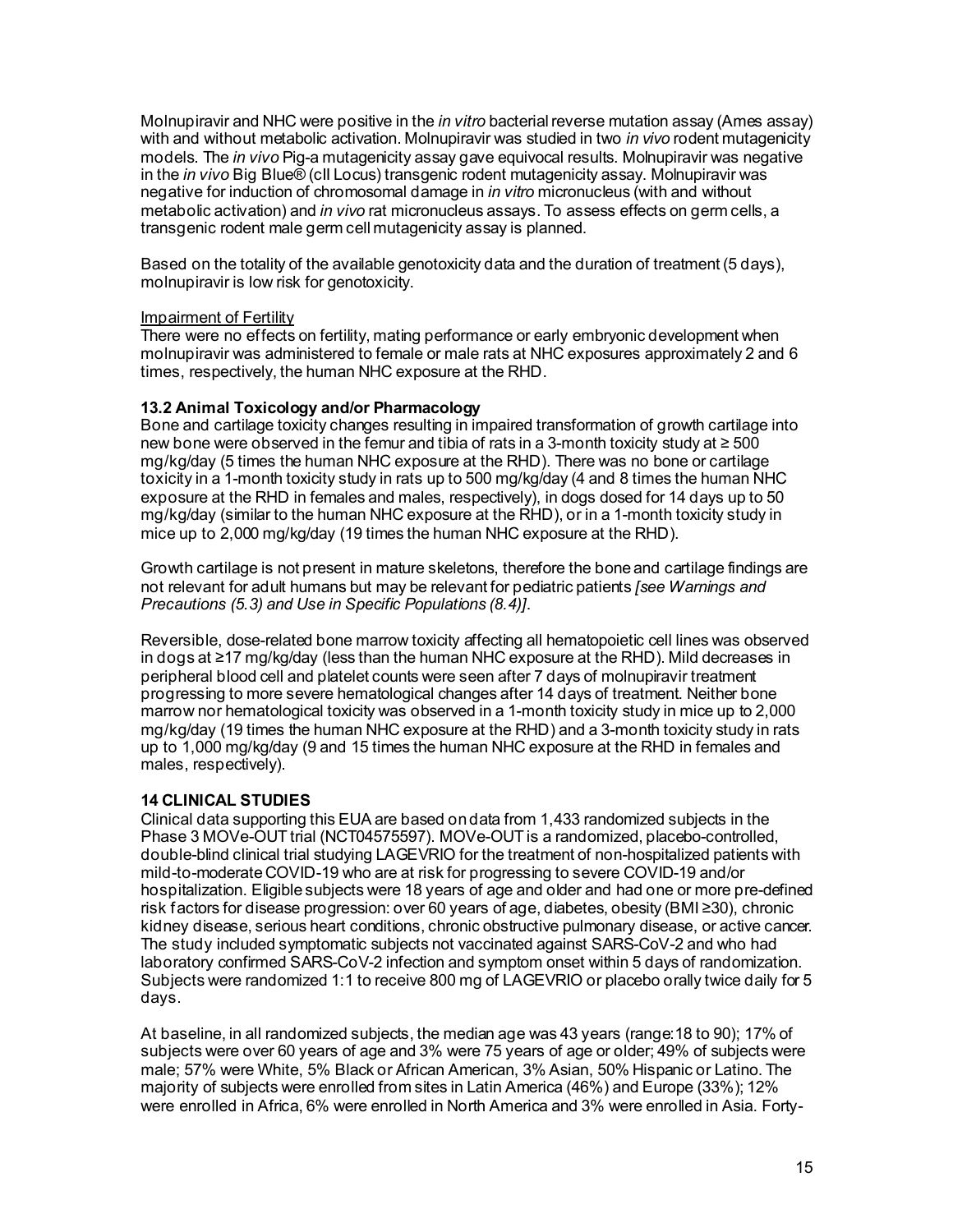eight percent of subjects received LAGEVRIO or placebo within 3 days of COVID-19 symptom onset. The most common risk factors were obesity (74%), over 60 years of age (17%), and diabetes (16%). Among 792 subjects (55% of total randomized population) with available baseline SARS-CoV-2 variant/clade identification results, 58% were infected with Delta (B.1.617.2 and AY lineages), 20% were infected with Mu (B.1.621), 11% were infected with Gamma (P.1), and the remainder were infected with other variants/clades. Overall, baseline demographic and disease characteristics were well balanced between the treatment arms.

Table 3 provides the results of the primary endpoint (the percentage of subjects who were hospitalized or died through Day 29 due to any cause). The efficacy results are based on unvaccinated adults who were 18 years of age and older and had one or more pre-defined risk factors for disease progression: over 60 years of age, diabetes, obesity (BMI ≥30), chronic kidney disease, serious heart conditions, chronic obstructive pulmonary disease, or active cancer. Please refer to Figure 1 for results by certain subgroups. These subgroup analyses are considered exploratory. Data are not available in certain subgroups of subjects who are at high risk for progression to severe COVID-19 as defined by CDC.

| <b>LAGEVRIO</b><br>$(N=709)$<br>$n$ (%)                                                                                                                                                                                                                                                                                                                                                               | <b>Placebo</b><br>$(N=699)$<br>$n$ (%) | <b>Adjusted Risk Difference</b><br>$% (95\% CI)$<br>All-cause hospitalization ≥24 hours for acute care or death through Day 29 |  |
|-------------------------------------------------------------------------------------------------------------------------------------------------------------------------------------------------------------------------------------------------------------------------------------------------------------------------------------------------------------------------------------------------------|----------------------------------------|--------------------------------------------------------------------------------------------------------------------------------|--|
| 48 (6.8%)                                                                                                                                                                                                                                                                                                                                                                                             | 68 (9.7%)                              | $-3.0\%$ ( $-5.9\%$ , $-0.1\%$ )                                                                                               |  |
| All-cause mortality through Day 29                                                                                                                                                                                                                                                                                                                                                                    |                                        |                                                                                                                                |  |
| $1(0.1\%)$                                                                                                                                                                                                                                                                                                                                                                                            | $9(1.3\%)$                             |                                                                                                                                |  |
| *The determination of primary efficacy was based on a planned interim analysis of 762 subjects. At the<br>interim analysis, 7.3% of patients who received LAGEVRIO were either hospitalized or died through Day<br>29 (28/385), compared with 14.1% of placebo-treated patients (53/377). The adjusted risk difference was<br>$-6.8\%$ with a 95% Cl of (-11.3%, -2.4%) and 2-sided p-value = 0.0024. |                                        |                                                                                                                                |  |
| Adjusted relative risk reduction of LAGEVRIO compared to placebo for all randomized subjects was 30%<br>(95% CI: 1%, 51%).                                                                                                                                                                                                                                                                            |                                        |                                                                                                                                |  |
| Analyses are adjusted by the stratification factor of time of COVID-19 symptom onset ( $\leq$ 3 days vs. >3 [4-<br>5] days).                                                                                                                                                                                                                                                                          |                                        |                                                                                                                                |  |

**Table 3. Efficacy Results in Non-Hospitalized Adults with COVID-19\***

### **Figure 1. Subgroup Efficacy Results in Non-Hospitalized Adults with COVID-19 - All-Randomized Subjects**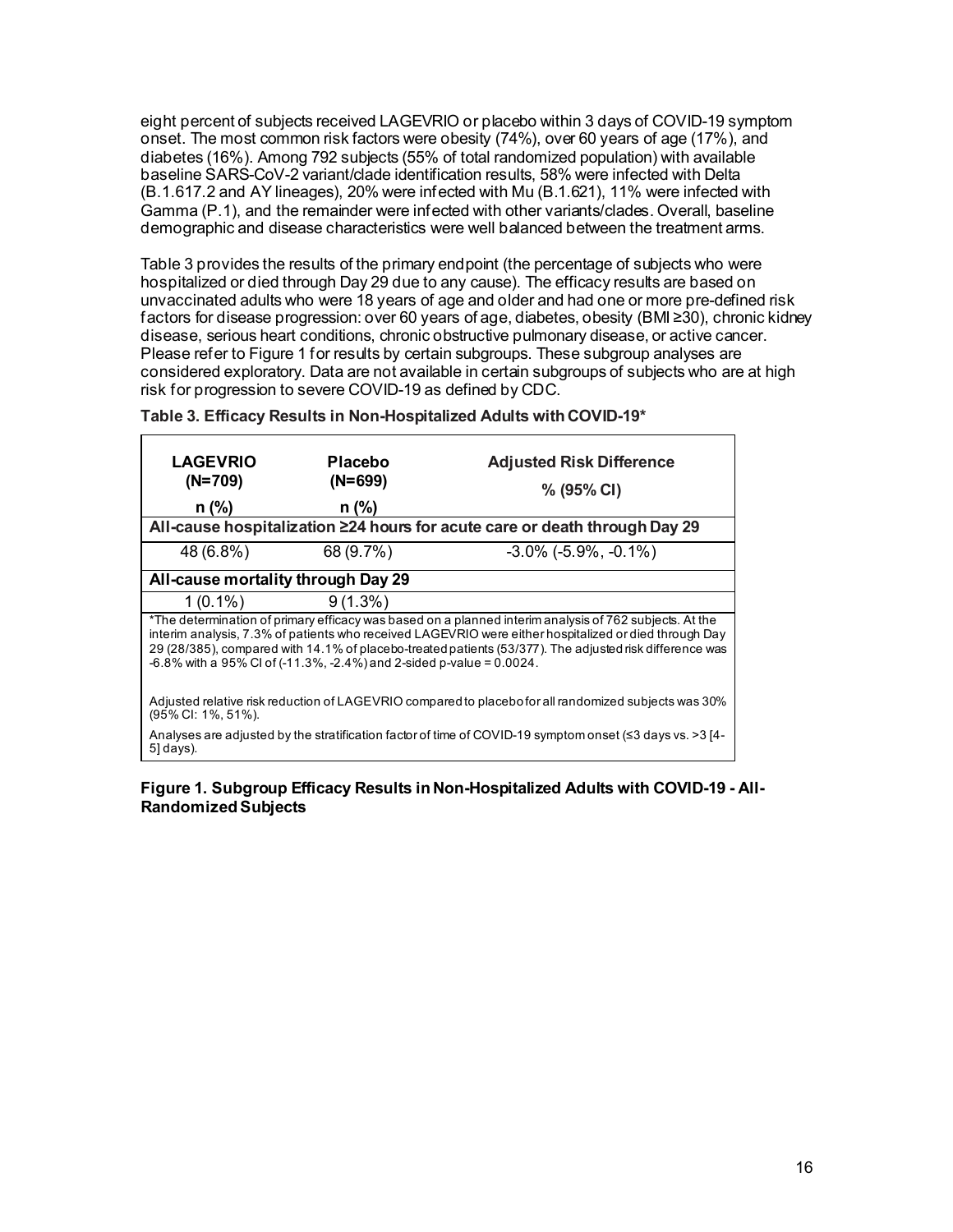|                                    | Difference (%)                          | # Events/Subjects |         | <b>Risk Difference</b>     |
|------------------------------------|-----------------------------------------|-------------------|---------|----------------------------|
|                                    |                                         | <b>LAGEVRIO</b>   | Placebo | % (95% CI)                 |
| Time from Symptom Onset to         |                                         |                   |         |                            |
| Randomization<br>$\leq$ 3 days     |                                         | 25/339            | 28/335  | $-1.0$ $(-5.2, 3.2)$       |
| $>$ 3 days                         |                                         | 23/370            | 40/364  | $-4.8$ ( $-9.0, -0.7$ )    |
| Age                                |                                         |                   |         |                            |
| $\leq 60$ years                    |                                         | 36/591            | 52/572  | $-3.0$ $(-6.1, 0.0)$       |
| $>60$ years                        |                                         | 12/118            | 16/127  | $-2.4$ ( $-10.6, 5.8$ )    |
| <b>Sex</b>                         |                                         |                   |         |                            |
| Male                               |                                         | 32/330            | 41/355  | $-1.9$ ( $-6.5$ , 2.8)     |
| Female                             |                                         | 16/379            | 27/344  | $-3.6$ $(-7.4, -0.2)$      |
| Obesity (BMI $\geq$ 30)            |                                         |                   |         |                            |
| Yes                                |                                         | 29/535            | 46/507  | $-3.7$ $(-6.9, -0.5)$      |
| No                                 |                                         | 19/174            | 22/192  | $-0.5$ $(-7.1, 6.2)$       |
| <b>Diabetes Mellitus</b>           |                                         |                   |         |                            |
| Yes                                |                                         | 17/107            | 17/117  | $1.4$ (-8.2, 11.1)         |
| No                                 | Ѩ                                       | 31/602            | 51/582  | $-3.6$ $(-6.6, -0.7)$      |
| <b>Baseline COVID Severity</b>     |                                         |                   |         |                            |
| Mild                               | ⊢⊷                                      | 19/395            | 27/376  | $-2.4(-5.9, 1.0)$          |
| Moderate                           | ◆₩                                      | 29/311            | 40/321  | $-3.1(-8.1, 1.8)$          |
| <b>Most Common Baseline Clades</b> |                                         |                   |         |                            |
| 20J (Gamma)                        |                                         | 0/37              | 9/47    | $-19.1(-32.6, -8.9)$       |
| 21A, 21I, 21J (Delta)              |                                         | 18/237            | 22/221  | $-2.4$ ( $-7.8$ , 2.9)     |
| $21H$ (Mu)                         |                                         | 6/75              | 13/82   | $-7.9$ ( $-18.5$ , 2.6)    |
| Other                              |                                         | 5/47              | 7/38    | $-7.8$ ( $-24.4$ , $7.4$ ) |
| <b>Baseline Antibody Status</b>    |                                         |                   |         |                            |
| Positive                           |                                         | 5/136             | 2/146   | $2.3(-1.7, 7.1)$           |
| Negative                           |                                         | 39/541            | 64/520  | $-5.1$ $(-8.8, -1.6)$      |
|                                    |                                         |                   |         |                            |
|                                    | $-30 -20 -10$<br>$\boldsymbol{0}$<br>10 |                   |         |                            |

 $\text{LAGEVRIO} \leftarrow \text{Favor} \rightarrow \text{Placebo}$ 

The corresponding confidence interval is based on Miettinen & Nurminen method.

The modified intent-to-treat population is the efficacy analysis population.

Baseline serum samples were evaluated with the Roche Elecsys anti-N assay to test for the presence of antibodies (IgM, IgG and IgA) against the SARS-CoV-2 nucleocapsid protein.

The findings of these subgroup analyses are considered exploratory.

### **16 HOW SUPPLIED/STORAGE AND HANDLING How Supplied**

LAGEVRIO capsules are supplied as follows:

| Contents            | Description                                                                                  | How Supplied     | <b>NDC</b>                           |
|---------------------|----------------------------------------------------------------------------------------------|------------------|--------------------------------------|
| 200 mg molnupiravir | Swedish Orange<br>opaque capsules with<br>corporate logo and<br>"82" printed in white<br>ink | 40 count bottles | NDC-0006-5055-06<br>NDC-0006-5055-07 |

### **Storage and Handling**

Store LAGEVRIO capsules at 20° to 25°C (68° to 77°F); excursions permitted between 15° to 30°C (59° to 86°F) *[see USP Controlled Room Temperature]*.

## **17 PATIENT COUNSELING INFORMATION**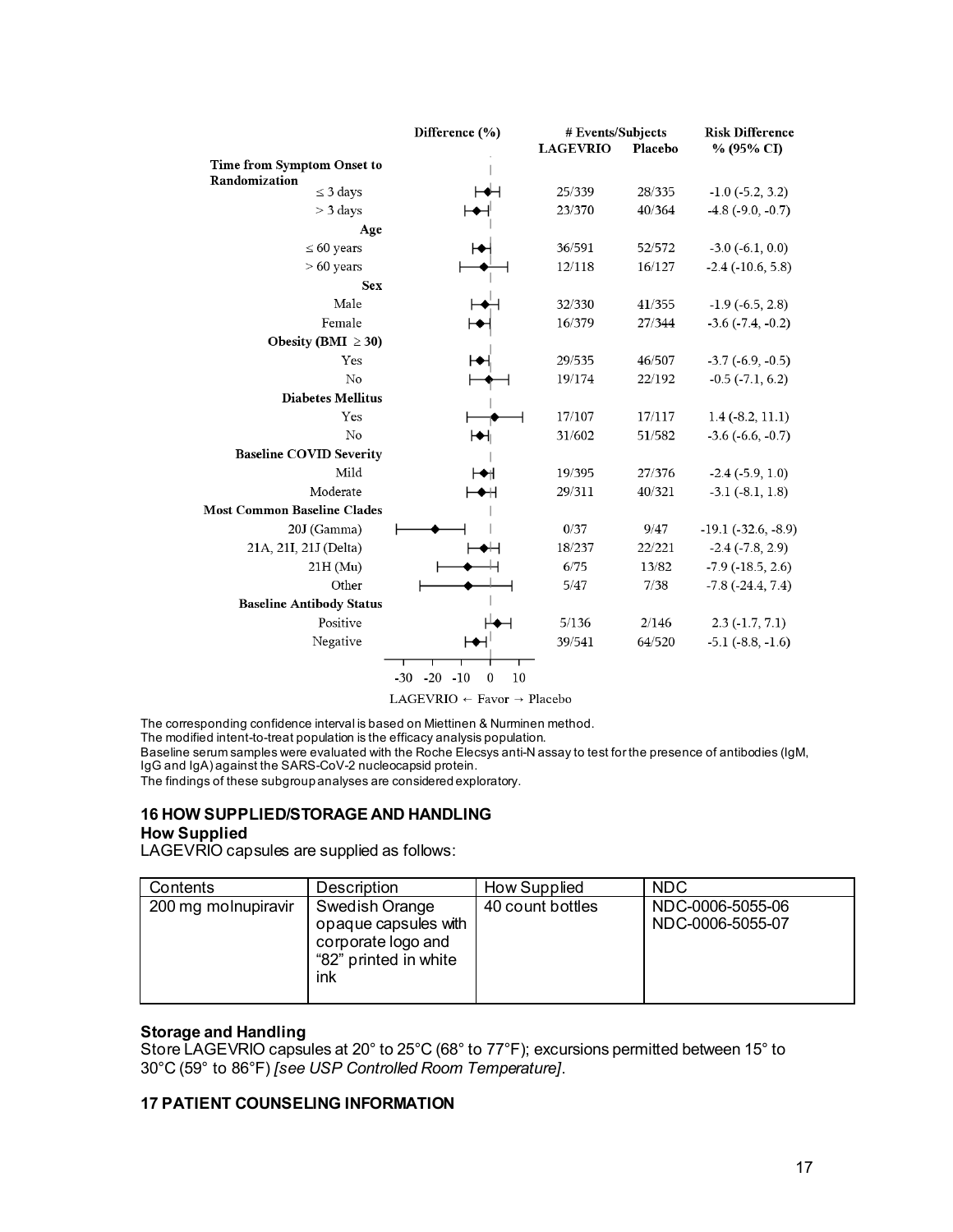As a prescribing healthcare practitioner, you must communicate to the patient and/or caregiver information consistent with the "FACT SHEET FOR PATIENTS AND CAREGIVERS" and document that information was provided. A copy of this Fact Sheet should be provided to the patient and/or caregiver prior to receiving LAGEVRIO *[see Box]*.

# **Hypersensitivity Reactions**

Inform patients that hypersensitivity reactions have been reported, even following a single dose of LAGEVRIO, and to discontinue the drug and to inform their healthcare provider at the first sign of a skin rash, hives or other skin reactions, a rapid heartbeat, difficulty in swallowing or breathing, any swelling suggesting angioedema (for example, swelling of the lips, tongue, face, tightness of the throat, hoarseness), or other symptoms of an allergic reaction *[see Warnings and Precautions (5.2)]*.

# Risk of Fetal Toxicity

Advise patients that LAGEVRIO is not recommended for use in pregnancy because it may cause fetal harm. Advise individuals of childbearing potential to inform their healthcare provider of a known or suspected pregnancy *[see Box, Warnings and Precautions (5.1) and Use in Specific Populations (8.1)].*

Advise individuals of childbearing potential to use effective contraception correctly and consistently while taking LAGEVRIO and for 4 days after the last dose.

While the risk is regarded as low, nonclinical studies to fully assess the potential for LAGEVRIO to affect offspring of treated males have not been completed. Advise sexually active individuals with partners of childbearing potential to use a reliable method of contraception consistently and correctly while taking LAGEVRIO and for at least 3 months after the last dose of LAGEVRIO. The risk beyond 3 months after the last dose of LAGEVRIO is unknown. Studies to understand the risk beyond three months are ongoing *[see Use in Specific Populations (8.3)].*

### Risk of Bone and Cartilage Toxicity

LAGEVRIO is not authorized for use in patients less than 18 year of age as it may affect bone growth and cartilage formation *[see Warnings and Precautions (5.3) and Use in Specific Populations (8.4)].*

### Pregnancy Surveillance Program

There is a pregnancy surveillance program that monitors pregnancy outcomes in individuals exposed to LAGEVRIO during pregnancy. Encourage participation and advise patients about how they may enroll in the pregnancy surveillance program. Advise patients who have taken LAGEVRIO during pregnancy to report their pregnancy to Merck Sharp & Dohme Corp., a subsidiary of Merck & Co., Inc., Kenilworth, NJ USA at 1-877-888-4231 or pregnancyreporting.msd.com *[see Use in Specific Populations (8.1)]*.

# Lactation

Breastfeeding is not recommended while taking LAGEVRIO and for 4 days after the last dose of LAGEVRIO. Advise lactating individuals to consider interrupting breastfeeding and to consider pumping and discarding breast milk during treatment and for 4 days after the last dose of LAGEVRIO *[see Use in Specific Populations (8.2)]*.

# Administration Instructions

Inform patients to take LAGEVRIO with or without food. Advise patients to swallow LAGEVRIO capsules whole, and to not open, break, or crush the capsules. Instruct patients that if they miss a dose of LAGEVRIO and it is within 10 hours of the time it is usually taken, the patient should take it as soon as possible and resume the normal dosing schedule. If the patient misses a dose by more than 10 hours, the patient should not take the missed dose and instead take the next dose at the regularly scheduled time. Advise the patient to not double the dose to make up for a missed dose *[see Dosage and Administration (2.2)]*.